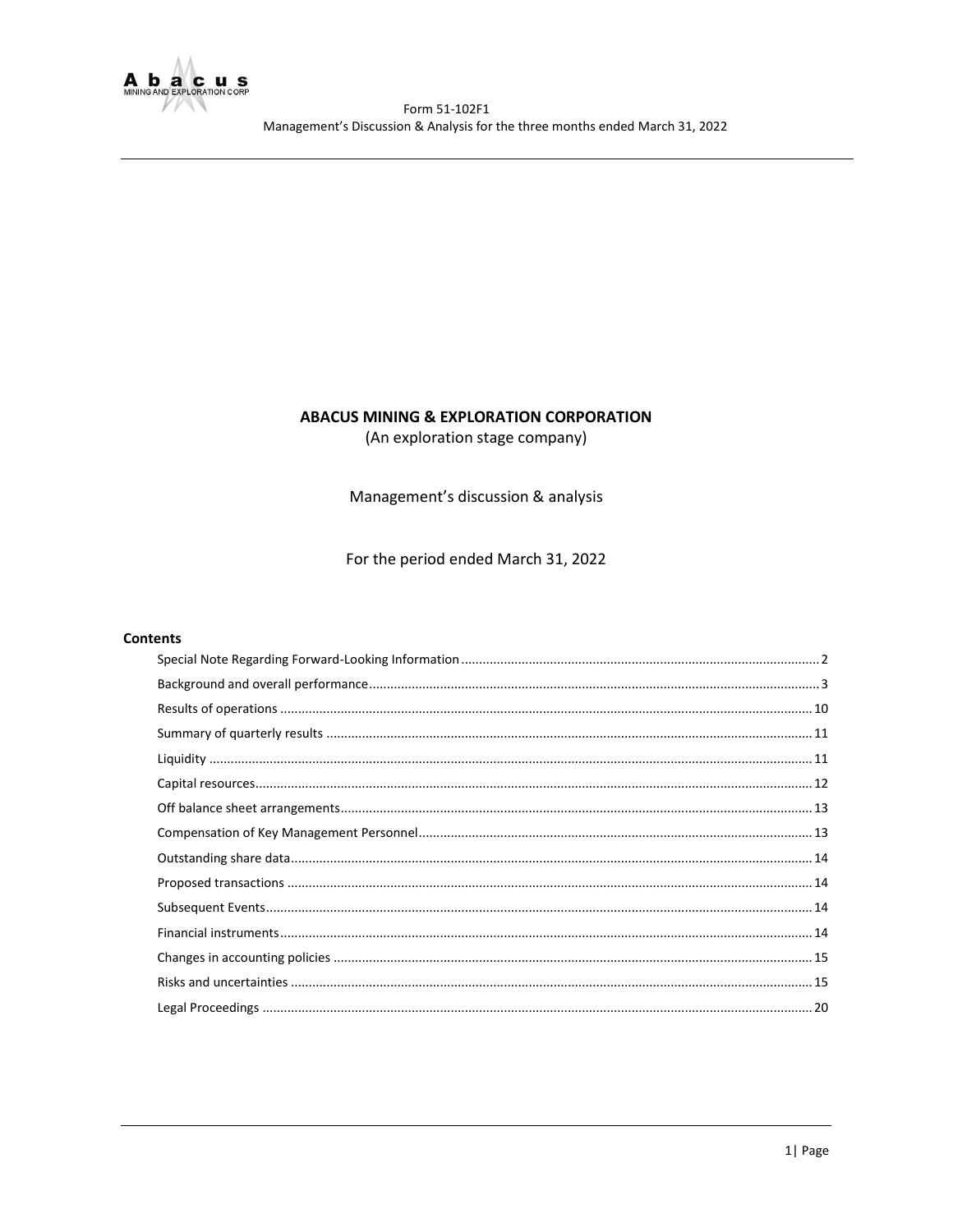

## May 27, 2022

This Management's Discussion and Analysis ("MD&A" or "Report") of the financial condition of Abacus Mining & Exploration Corporation (an exploration stage company) ("Abacus" or the "Company") and results of operations of the Company for the period ended March 31, 2022 (the "Period") has been prepared by management in accordance with the requirements under National Instrument 51-102 as at May 27, 2022 (the "Report Date"). The Report should be read in conjunction with the unaudited condensed interim consolidated financial statements including the notes thereto for the three months ended March 31, 2022 and 2021 and the audited consolidated financial statements including the notes thereto for the years ended December 31, 2021 and 2020 (collectively, the "Financial Statements"). The Financial Statements are presented in accordance with International Financial Reporting Standards ("IFRS"), and Abacus' accounting policies are described in Note 3 of the Financial Statements. All dollar amounts in the Report are in Canadian dollars unless otherwise noted.

The Financial Statements, together with the MD&A, are intended to provide investors with a reasonable basis for assessing the performance and potential future performance of the Company and are not necessarily indicative of the results that may be expected in future periods. The information in the MD&A may contain forward-looking statements, and the Company cautions investors that any forward looking statements by the Company are not guarantees of future performance, as they are subject to significant risks and uncertainties that may cause projected results or events to differ materially from actual results or events. Please refer to the risks and cautionary notices of this MD&A. Additional information relating to the Company may be found on SEDAR at *[www.sedar.com](http://www.sedar.com/)*.

#### <span id="page-1-0"></span>**Special Note Regarding Forward-Looking Information**

The Company's Financial Statements, and this accompanying MD&A, contain statements that constitute "forward-looking statements" within the meaning of National Instrument 51-102, *Continuous Disclosure Obligations* of the Canadian Securities Administrators. Forward-looking statements often, but not always, are identified by the use of words such as "seek", "anticipate", "believe", "plan", "estimate", "expect", "targeting" and "intend" and statements that an event or result "may", "will", "should", "could", or "might" occur or be achieved and other similar expressions. Forward-looking statements in this MD&A include statements regarding the Company's future exploration plans and expenditures, the satisfaction of rights and performance of obligations under agreements to which the Company is a part, the ability of the Company to hire and retain employees and consultants and estimated administrative assessment and other expenses. The forward-looking statements that are contained in this MD&A involve a number of risks and uncertainties. As a consequence, actual results might differ materially from results forecast or suggested in these forward-looking statements. Some of these risks and uncertainties are identified under the heading "RISKS AND UNCERTAINTIES" in this MD&A. Additional information regarding these factors and other important factors that could cause results to differ materially may be referred to as part of particular forward-looking statements. The forward-looking statements are qualified in their entirety by reference to the important factors discussed under the heading "RISKS AND UNCERTAINTIES" and to those that may be discussed as part of particular forward-looking statements. Forward-looking statements involve known and unknown risks, uncertainties, assumptions and other factors that may cause the actual results, performance or achievements of the Company to be materially different from any future results, performance or achievements expressed or implied by the forward-looking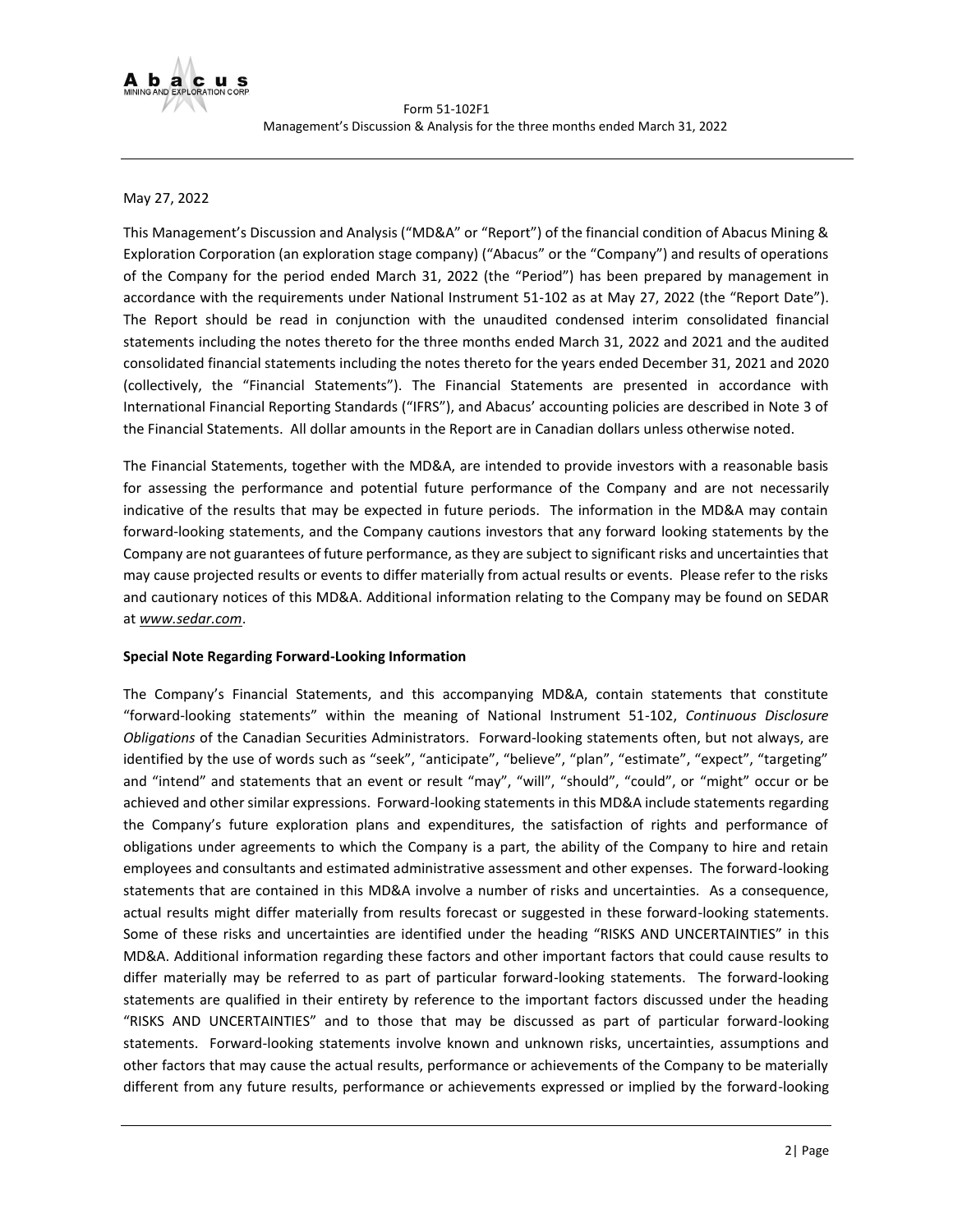

statements. Factors that could cause the actual results to differ include market prices, exploration success, continued availability of capital and financing, inability to obtain required regulatory approvals and general market conditions. These statements are based on a number of assumptions, including assumptions regarding general market conditions, the timing and receipt of regulatory approvals, the ability of the Company and other relevant parties to satisfy regulatory requirements, the availability of financing for proposed transactions and programs on reasonable terms and the ability of third-party service providers to deliver services in a timely manner. Forward-looking statements contained herein are made as of the date of this MD&A and the Company disclaims any obligation to update any forward-looking statements, whether as a result of new information, future events or results or otherwise. There can be no assurance that forward-looking statements will prove to be accurate, as actual results and future events could differ materially from those anticipated in such statements. Accordingly, readers should not place undue reliance on forward-looking statements.

Additional information relating to the Company and its operations can be obtained from the offices of the Company or on SEDAR at *[www.sedar.com](http://www.sedar.com/)*.

## **Qualified Person**

The Company's disclosure of a technical or scientific nature has been reviewed and approved by Paul G. Anderson, M.Sc., P.Geo., a qualified person under the definition of National Instrument 43-101.

# <span id="page-2-0"></span>**Background and overall performance**

# **Willow Project (includes the Willow Property and the Nev-Lorraine Property):**

Both properties are located just west of Yerington, Nevada. As the Nev-Lorraine Property is contiguous to the larger Willow Property, the two properties have been aggregated, for geological and exploration reporting purposes only, into the Willow Project. (See Willow Option Agreement and Nev-Lorraine Lease Agreement below.)

At the Willow Project, a work program comprising geological mapping, geochemical sampling, geophysics and relogging of old core was undertaken in 2017 shortly after the option deal was signed with the objective of developing drill targets. This work outlined a robust, buried target that has the geochemical, geophysical and geological signature of a porphyry copper deposit.

A short drilling program was initiated in late April of 2018, although two of the six holes drilled were lost before reaching their target depths. Despite this, the program was successful in validating the Company's model of the property, by discovering the Luhr Hill Granite. This granite is the source rock for all copper porphyry deposits in the Yerington camp, and this granite is not known to occur in the camp without a copper porphyry associated with it. As such, this represented a significant new discovery, as this rock unit was not previously known to exist on the Willow property.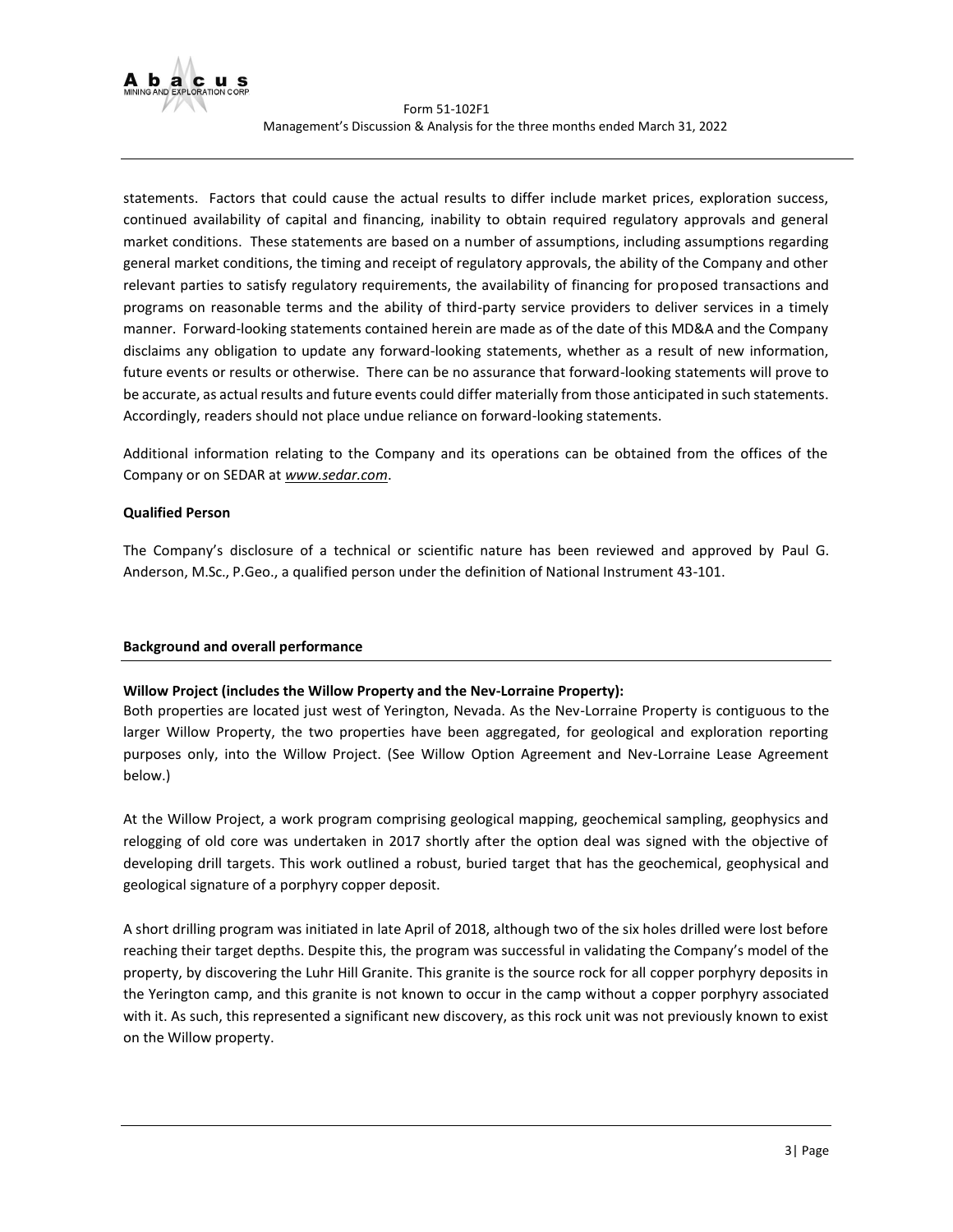

The Company began a new drilling program in Q2 2021 and completed three new holes using vectors developed from the 2018 program. All holes intersected the Luhr Hill granite, which is the host rock of the four known porphyry Cu-Mo deposits in the Yerington camp. All were well mineralized and altered, and hit *significant* composited intervals of low-grade copper and molybdenum mineralization. Porphyry copper deposits generally require several programs of drilling to narrow down the target, and with only 4 holes into a very large area, the project remains poorly drill tested. The Company is optimistic that a new porphyry copper deposit is likely to be delineated on the Willow project, but more drilling will be required.

# *Willow Option Agreement:*

On February 14, 2017, the Company entered into an option agreement, as amended, (the "Option Agreement") with Almadex Minerals Limited and its wholly owned Nevada subsidiary Almadex America Inc. (collectively, "Almadex"), to acquire the exclusive right and option to earn, in the aggregate, up to a 75% undivided ownership interest in the Willow Property (the "Willow Property") located in Douglas County, near Yerington, Nevada, USA.

| Date                                           | Common shares in<br>the capital of Abacus |     | Cumulative minimum annual<br>exploration expenditures |     |
|------------------------------------------------|-------------------------------------------|-----|-------------------------------------------------------|-----|
|                                                | (#)                                       |     | (US\$)                                                |     |
| TSX-V approval (received February 22,<br>2017) | 41,667                                    | (1) | Nil                                                   |     |
| On or before February 22, 2018                 | 41,667                                    | (1) | 100,000                                               | (2) |
| On or before February 22, 2019                 | 41,667                                    | (1) | 400,000                                               | (2) |
| On or before February 22, 2020                 | 41.667                                    | (1) | 1,000,000                                             | (2) |
| On or before February 22, 2021                 | 83,333                                    | (1) | 1,800,000                                             | (2) |
| On or before February 22, 2022                 | 166,666                                   | (3) |                                                       |     |
| On or before December 31, 2022                 |                                           |     | 3,000,000                                             |     |

To acquire an initial 60% interest in the Willow Property, the Company is required to issue common shares and incur exploration expenditures as follows:

(1) Issued to December 31, 2021

**Total 416,667**

(2) Incurred to December 31, 2021

(3) Issued on February 16, 2022

Upon having earned the 60% Option Interest in the Willow Property and until February 22, 2027, the Company will be required to incur minimum exploration expenditures on an exploration program on the Property of US\$500,000 per year. The Company will act as the Willow Property's operator during the initial five-year term and following the earning of the 60% Option Interest, until such time as a joint venture is established, as described below. Under the terms of the Option Agreement, should either Abacus or Almadex acquire the rights to additional property ("AP") within the Area of Interest ("AOI"), the other party may elect to make the AP part of the Willow Project. Almadex elected to include the Nev-Lorraine claims (see Nev-Lorraine Lease Agreement below) in the Willow Project.

In order to earn the 15% Additional Interest, such that the Company would have an aggregate interest of 75% in the Willow Property, the Company will be required to deliver a Feasibility Study on the Willow Property to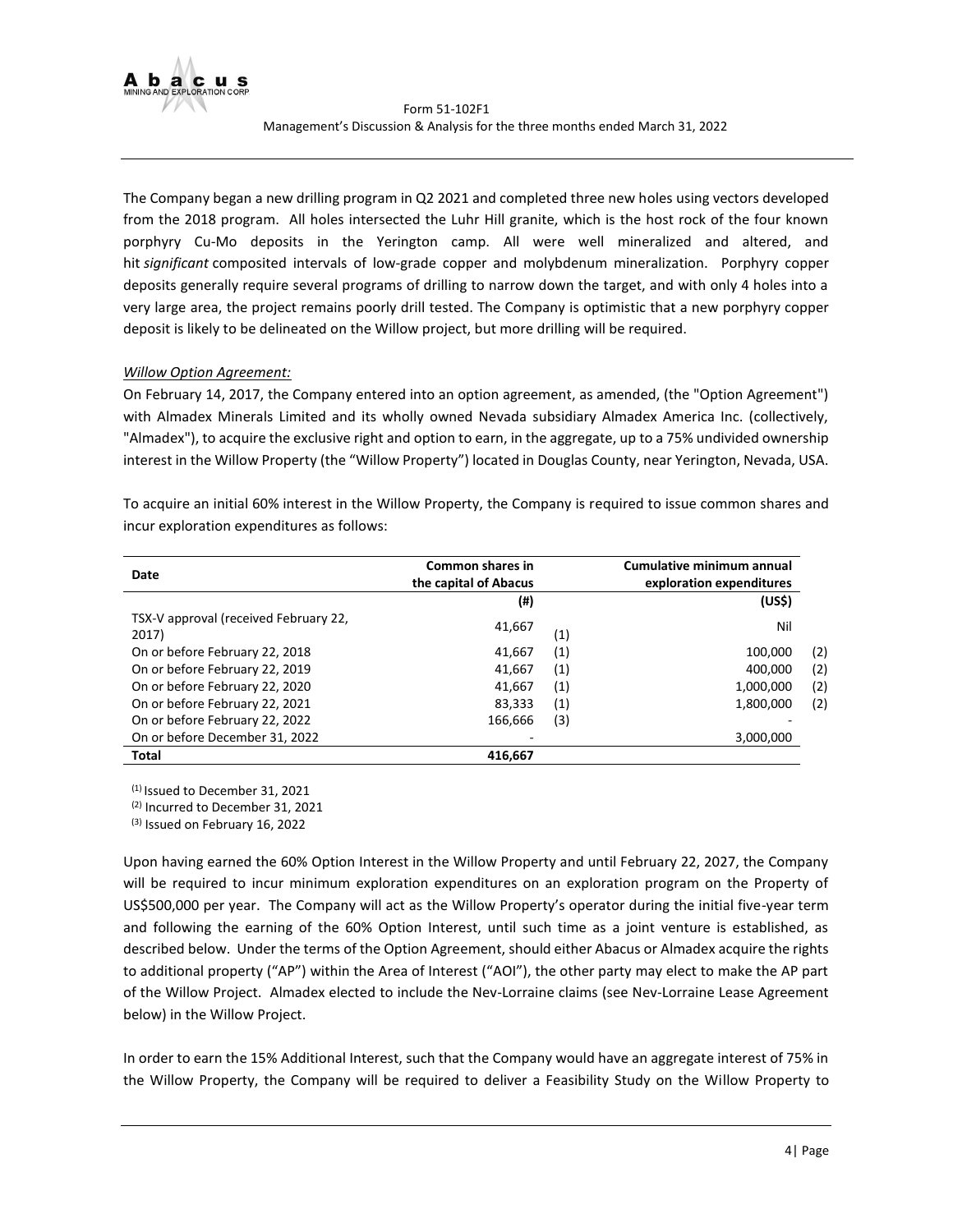

Almadex on or before February 22, 2027. Upon having earned the Additional Interest, the Company will continue to act as the Willow Property's operator until such time as a 75:25 joint venture is established for the further management, exploration and development of the Willow Property.

In June of 2020, the Company elected under the Option Agreement to excise a total of 47 claims comprising the northern portion of the Willow claim group, and to return them to Almadex. These claims have been thoroughly explored by Abacus, and were initially acquired due to the presence of a large area of altered rocks. Further work has determined that this portion of the property lacks the geochemical and geophysical signatures of the main target to the south. These altered rocks are now known to represent the far upper extremities of the Ann Mason deposit to the east, and thus have no potential for porphyry copper mineralization.

## *Nev-Lorraine Lease Agreement:*

The Company entered into an Exploration and option to purchase agreement (the "NL Agreement"), as amended, dated effective January 1, 2018, with three individuals (collectively, the "Optionors"), to lease the Nev-Lorraine unpatented mining claims located near Yerington in Douglas County, Nevada, USA (the "Nev-Lorraine Property"). The property is contiguous to the southeast corner of the Willow property. The NL Agreement is a ten-year lease agreement allowing the Company to explore the Nev-Lorraine claims pursuant to the following payments and expenditures:

|                                | <b>Minimum</b><br><b>Payments</b> |     |                                | cumulative<br><b>Minimum Annual</b><br><b>Exploration</b><br><b>Expenditures</b> |     |
|--------------------------------|-----------------------------------|-----|--------------------------------|----------------------------------------------------------------------------------|-----|
| Date                           | (US\$)                            |     | Date                           | (US\$)                                                                           |     |
| Initial minimum payment        | 3,000                             | (1) |                                |                                                                                  |     |
| On execution of the Agreement  | 60,000                            | (1) | On or before December 31, 2018 | 20,000                                                                           | (2) |
| On or before January 1, 2019   | 70,000                            | (1) | On or before December 31, 2019 | 40,000                                                                           | (2) |
| On or before January 1, 2020   | 20,000                            | (1) | On or before December 31, 2020 | 60,000                                                                           | (2) |
| On or before December 31, 2020 | 60,000                            | (1) |                                |                                                                                  |     |
| On or before January 1, 2021   | 22,500                            | (1) | $\qquad \qquad \blacksquare$   |                                                                                  |     |
| On or before April 1, 2021     | 22,500                            | (1) |                                |                                                                                  |     |
| On or before July 1, 2021      | 22,500                            | (1) |                                |                                                                                  |     |
| On or before October 1, 2021   | 22,500                            | (1) | On or before December 31, 2021 | 80,000                                                                           | (2) |
| On or before January 1, 2022   | 25,000                            | (1) |                                |                                                                                  |     |
| On or before April 1, 2022     | 25,000                            | (3) | $\overline{\phantom{m}}$       |                                                                                  |     |
| On or before July 1, 2022      | 25,000                            |     |                                |                                                                                  |     |
| On or before October 1, 2022   | 25,000                            |     | On or before December 31, 2022 | 100,000                                                                          |     |
| On or before January 1, 2023   | 110,000                           |     | On or before December 31, 2023 | 120,000                                                                          |     |
| On or before January 1, 2024   | 120,000                           |     | On or before December 31, 2024 | 140,000                                                                          |     |
| On or before January 1, 2025   | 130,000                           |     | On or before December 31, 2025 | 160,000                                                                          |     |
| On or before January 1, 2026   | 140,000                           |     | On or before December 31, 2026 | 180,000                                                                          |     |
| On or before January 1, 2027   | 150,000                           |     | On or before December 31, 2027 | 200,000                                                                          |     |
| Total                          | 1.053.000                         |     |                                |                                                                                  |     |

(1) Paid to December 31, 2021 (2) Incurred to December 31, 2021 (3) Paid on March 31, 2022

**Cumulative**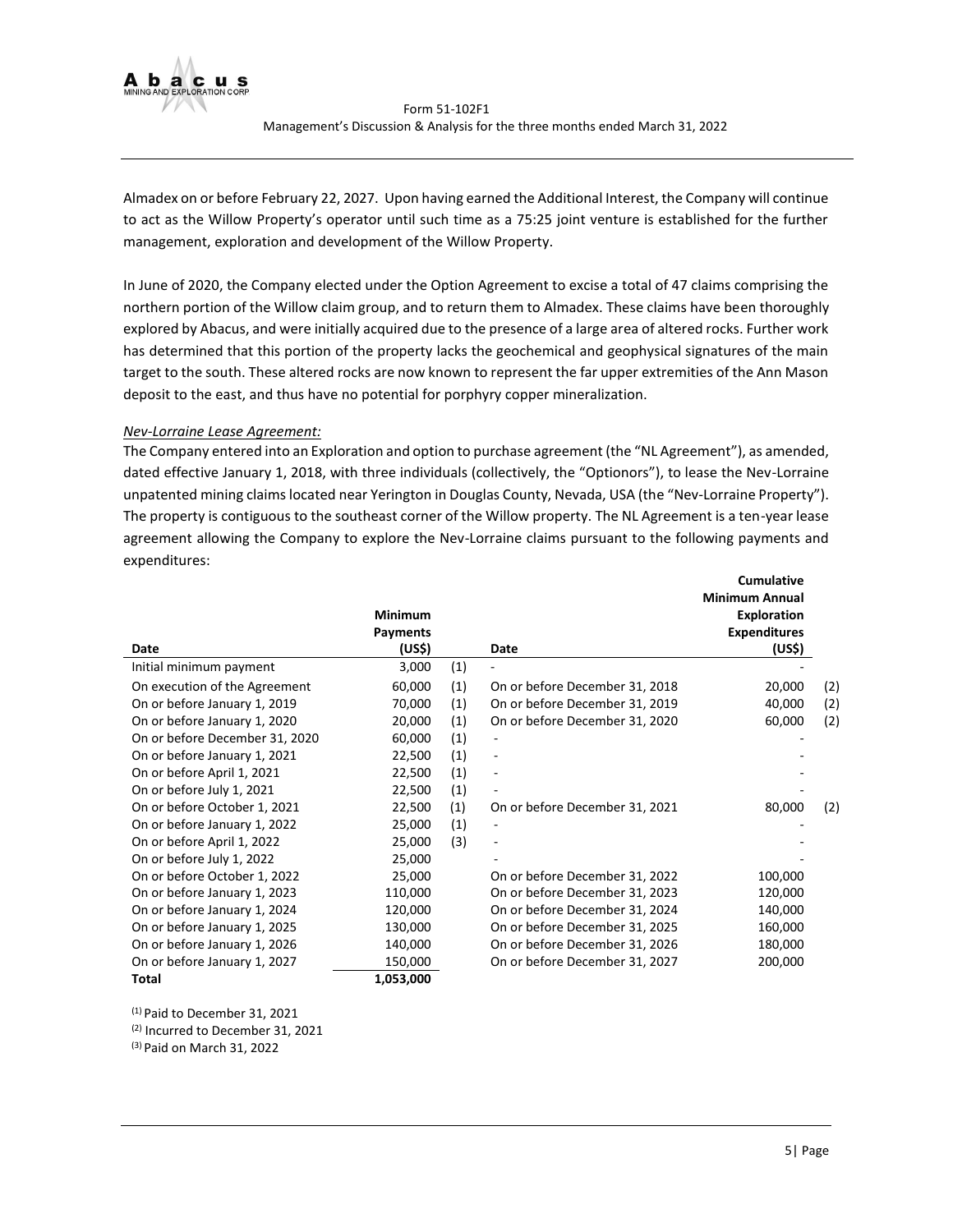

At any time during the life of the NL Agreement, the Company can elect to purchase the claim group outright from the Optionors, for sums ranging from US\$1,500,000 to US\$1,950,000. The Optionors do not retain an NSR, and the yearly expenditures are cumulative, meaning that any excess expenditure can be carried through to subsequent years. The Nev-Lorraine Property is in the AOI, and is included in the Willow Project as AP, under the terms of the Willow Option Agreement.

# **Jersey Valley Project:**

This property was drill tested in Q1 2021, but the results were uneconomic, with little alteration typical of gold systems identified in the holes. As the Company could not identify any remaining untested targets, the property was returned to the vendor in September of 2021. During the year ended December 31, 2021, the Company elected not to renew the lease on Jersey Valley; as such, the Company wrote off \$65,973 in acquisition costs related to the Jersey Valley property on December 31, 2021.

# **Ajax Project:**

Abacus acquired holdings in the Ajax area in 2002 from Teck-Cominco (now Teck) and explored the property from 2005 to 2010. The core Ajax copper-gold property comprises eight Crown grants including the historic Ajax East and West pits. The Ajax project site is located at the southern extremity of the boundaries of the City of Kamloops, B.C. and is accessed along an existing haul road from the Afton mill. It includes shop facilities, a tailings area, and water rights which Abacus purchased in 2005 from Teck-Cominco. The Ajax East and West pits were in production under Teck ownership from 1989-1991 as part of the Afton Mine.

On July 31, 2009 Abacus filed a NI 43-101 compliant positive preliminary economic analysis (PEA) on the Ajax property, after a series of successful drill programs from 2005-2008, and based upon an initial resource estimate released earlier that same year. The preliminary analysis on Ajax underscored the potential for a robust mining operation.

On May 4, 2010 an investment agreement to develop the property was signed between Abacus and KGHM Polska Miedz S.A. ("KGHM"). Abacus, in its continuing role as operator of the project, initiated an independent Feasibility Study ("FS") that same month, which was completed in January 2012.

On June 28, 2010, KGHM Ajax Mining Inc. ("KGHM Ajax") was incorporated to develop the Ajax copper-gold project (the "Ajax Project"). On June 29, 2010, Abacus transferred all of its mineral interests in the Ajax Project, with a fair value of \$37,429,581 (US\$35,549,020), to KGHM Ajax in exchange for 4,900 common shares of KGHM Ajax, representing a 49% interest.

On October 12, 2010, Abacus, KGHM and KGHM Ajax entered into the Definitive Joint Venture Shareholders' Agreement (the "Joint Venture Agreement"). Pursuant to the Joint Venture Agreement, KGHM subscribed for 5,100 common shares of KGHM Ajax, which represented a 51% interest for \$37,392,200 (US\$37,000,000). These funds were used by KGHM Ajax to fund exploration and evaluation activities during 2010 and 2011 required to produce the bankable feasibility study ("BFS").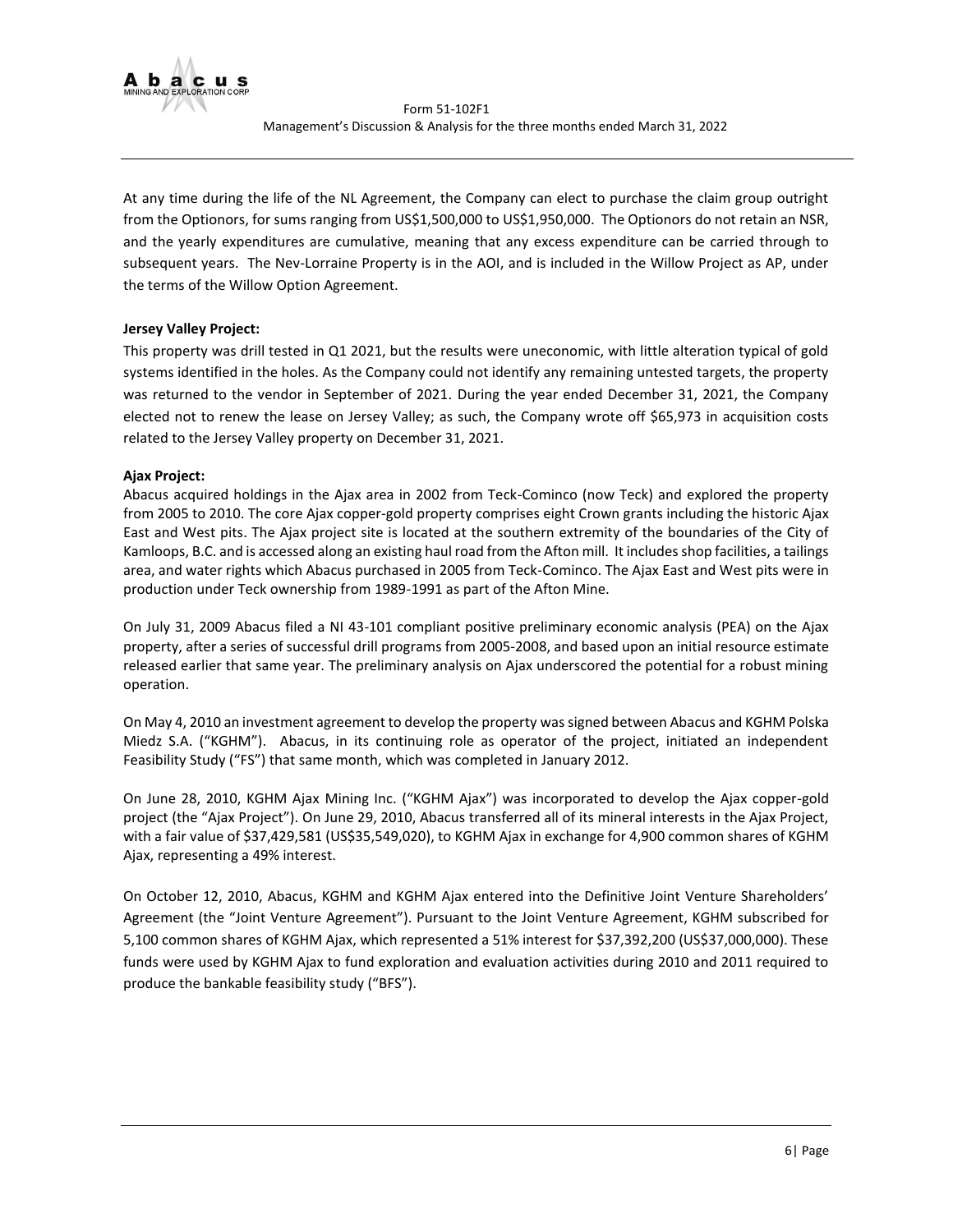

On April 2, 2012, KGHM exercised its option to acquire an additional 29% of KGHM Ajax for US\$35,000,000, thereby increasing its ownership in KGHM Ajax to 80%. These monies were held in escrow to fund Abacus's share of KGHM Ajax expenditures. The Joint Venture Agreement includes provisions that prevent Abacus from being diluted below 20%. It also allows Abacus to fund its share of cash calls from the Ajax project through to production using loans from KGHM. Such loans will be repaid from Abacus's share of future revenues from the joint venture.

On September 1, 2012 KGHM exercised its option to appoint KGHM International Ltd. ("KGHMI") as the operator of the Ajax Project and a representative from KGHMI was appointed to KGHM Ajax's board of directors, thereby increasing KGHM's representatives on the board to three members and Abacus' representatives remaining at two.

After assuming operatorship, an extensive review was performed by KGHMI staff and outside consultants in late 2012 through to mid-2014 to optimize the Ajax mine plan including validation of the proposed capital and operating expenditures.

In May of 2014, KGHMI announced that it had made modifications to the site plan wherein several of the proposed mine's industrial facilities were moved farther from the City of Kamloops, including relocation of a waste rock storage facility, the mine processing plant, primary crusher and temporary ore stockpiles. These sites, formerly situated inside the City of Kamloops limits, would now be located more than 3.5 kilometers from the nearest city neighborhoods and outside of municipal boundaries. These changes were made to reduce the potential for adverse impacts from industrial activity to the city, nearby residents and other public infrastructure while optimizing the value of the project. The proposed mine site is not visible from the city. In addition, the tailings storage facility was redesigned from the previously proposed dry stack tailings to a more proven wet tailings technology.

A major work program was completed during the balance of 2014 and 2015 consisting of various permitting activities, continued drilling to confirm and improve the block model, detailed engineering work, metallurgical test work, optimization trade-off studies and drilling for exploration plus condemnation and geotechnical drilling. Capital cost estimates and a revised economic model were completed by year end.

Abacus elected to have the KGHM Group contribute its portion of the project expenditures starting with the April 2015 cash call, pursuant to the Joint Venture Agreement between the parties, the escrowed funds having been exhausted at this time. The funds are being provided by KGHM on behalf of Abacus as a loan, which is only repayable should commercial production commence.

The results of these technical studies were incorporated into an Environmental Assessment Application/ Environmental Impact Statement ("EA Application/EIS") which was filed in September 2015 with the British Columbia Environmental Assessment Office ("BCEAO") for a completeness review. The EA Application/EIS was then submitted on January 18, 2016 for technical review by the regulators, which was expected to conclude in late 2016. However, due to the large number of requests and questions from the public, First Nations and the working group reviewing the application on behalf of various governments, the review was suspended at the request of KGHM Ajax from May 4, 2016 until March 30, 2017.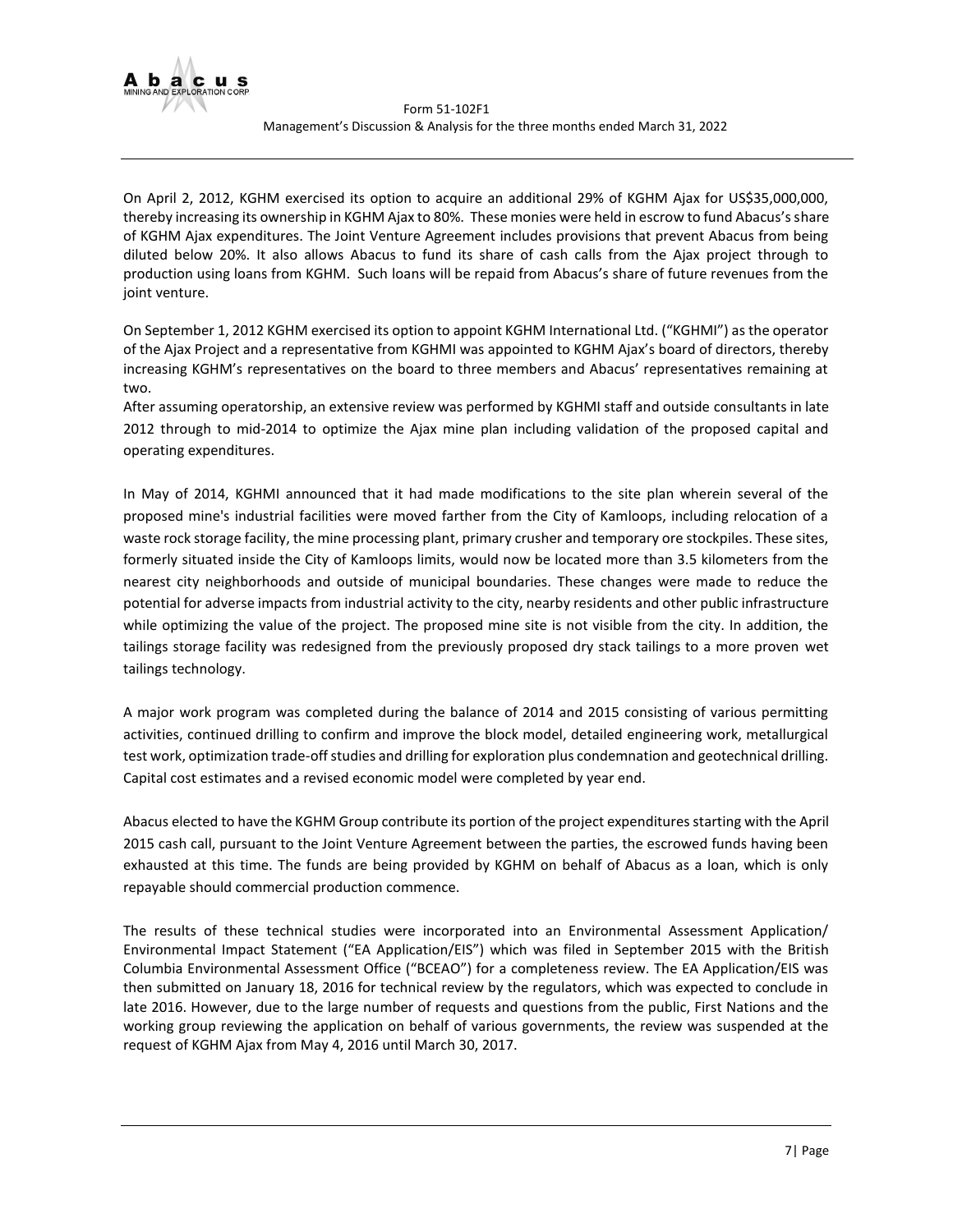

KGHMI also completed an updated NI 43-101 compliant Feasibility Study (the "updated FS") for the Ajax deposit on January 13, 2016, which incorporated an updated reserve and significantly updated engineering. Several significant changes were introduced to the scope and layout of the project which yielded positive economic, processing and environmental parameters for the Ajax Project.

Economic Highlights of the 2016 FS (in US\$ unless otherwise indicated)

- Total proven and probable mineral reserves of 426 million tones containing 2.7 billion lbs Cu, 2.6 million oz Au, and 5.3 million oz Ag, at an average life of mine (LOM) head grade of 0.29% Cu, 0.19 g/t Au, and 0.39g/t Ag\*
- 18-year mine life at an average nominal processing rate of 65,000 tonnes per day (t/d) at an overall stripping ratio of 2.65:1
- Average annual production of copper and gold in concentrate of 58,000 tonnes Cu and 125,000 oz Au
- Average mine operating costs of \$1.5/t; average process operating costs of \$4.31/t
- Initial capital expenditures of \$1.307 billion
- Pre-tax NPV (8%) =  $$429.4$  M Pre-tax NPV (5%) =  $$872.5$  M
- Pre-Tax IRR 13.4%; payback (years) 6.5

*\*Based on LOM metal prices of Cu: US\$3.21/lb, Au: US\$1,200/oz, Ag: US\$17/oz*

## Key Changes in the 2016 FS from the 2012 FS include:

- Project site relocation from the north to the south side of the mine pit
- Change in tailings technology to thickened tailings
- Change in mining plans from 60,000 t/d to 65,000 t/d, and the replacement of the in-pit semi-mobile crushing stations with a single, fixed primary crushing station
- Addition of a fine ore stockpile
- Adjustments to the site water management plan to accommodate facility relocation and tailings storage facility redesign
- Further definition of mineral resource and mineral reserves

With an ongoing strategy of engaging the community and First Nations, KGHM Ajax has provided extensive information to the local community and First Nations groups. Agreements have been signed with the Stk'emlupsemcte Secwepemc ("STS"), represented by the Tk'emlups and Skeetchestn First Nations bands for a Cultural Heritage Study and a Memorandum of Understanding ("MoU"). Consultations continue with the STS towards aligning an Impacts Benefits Project Agreement ("IBA"). The IBA would define the mutual responsibilities between KGHM Ajax and the STS in connection with the benefits, construction, operations, and closure of the Ajax project.

On March 29, 2017, the Ajax Project was notified by the BCEAO that, as a result of the satisfactory completion of information and materials in response to issues raised by multiple stakeholders, and in fulfilment of the requirements related to Aboriginal and public consultation, it had lifted its suspension of the 180-day time limit for the application review. This suspension was originally requested by KGHM Ajax to fulfill the requirements to the BCEAO's satisfaction.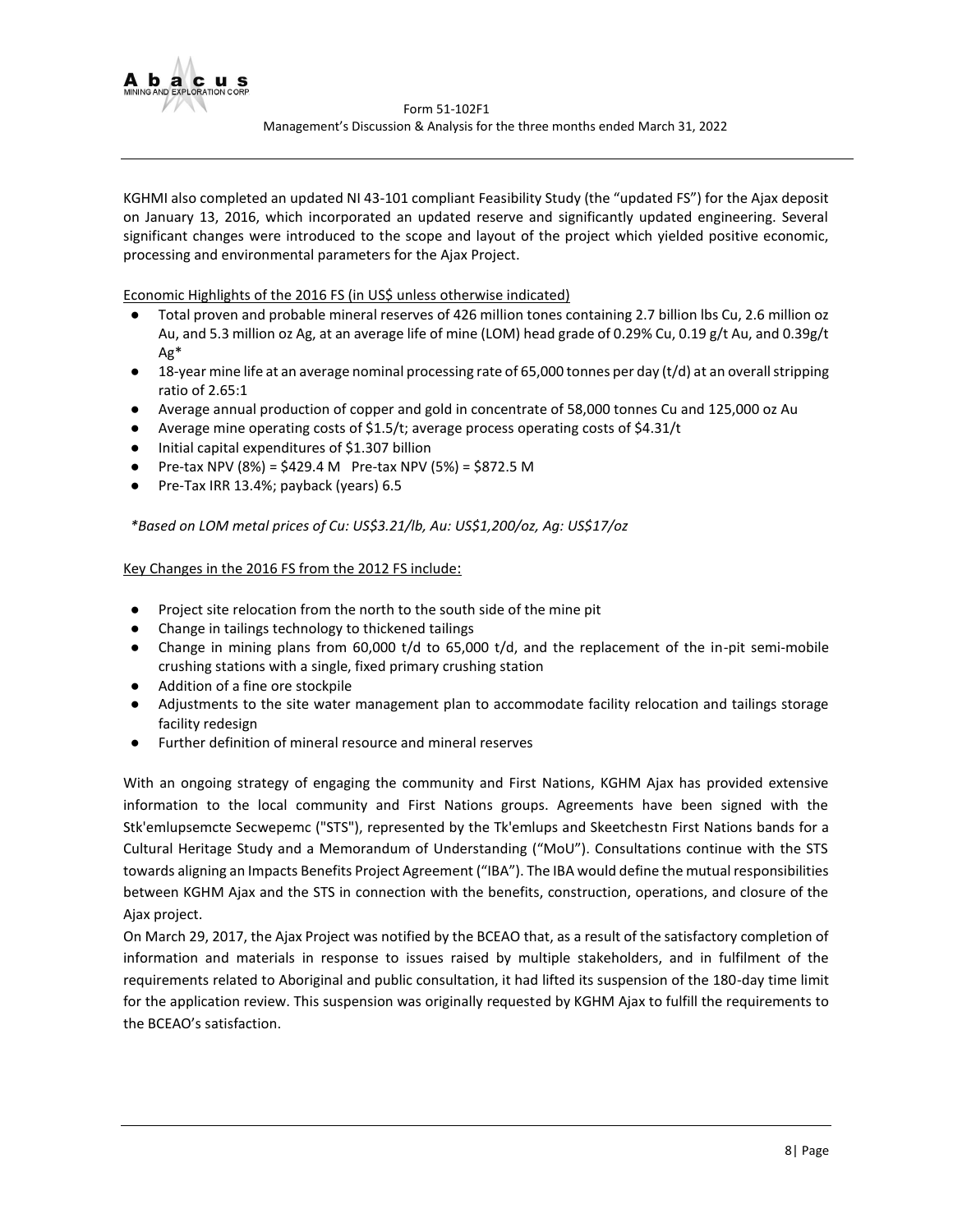

The BCEAO also informed KGHM Ajax that, going forward, the CEAA and the BCEAO had agreed to seek a greater level of coordination and to prepare a joint assessment report. Throughout the year, the CEAA and the BCEAO acted in coordination on the Ajax Project, co-chairing a technical working group, participating in consultation with Aboriginal groups and coordinating public comment periods.

To provide the process certainty for the remainder of the EA and to ensure federal- provincial timeline alignment consistent with a coordinated process, the provincial review period was extended by an additional 110 days. This included a 30-day public comment period on the joint assessment report and any draft provincial EA Certificate conditions which concluded on October 10, 2017

In December 2017, the British Columbia Minister of Environment and Climate Change Strategy and Minister of Energy, Mines and Petroleum Resources announced that they had declined the issuance of an Environmental Assessment Certificate (EA Certificate) for the Ajax project. The Federal Minister of Environment and Climate Change Canada announced at the same time that the Project "is likely to cause significant adverse environmental effects and cumulative effects to Indigenous heritage and the current use of lands and resources for traditional purposes by Indigenous peoples". The Federal Minister referred the Project back to the responsible authorities, Fisheries and Oceans Canada and Natural Resources Canada (the "Federal Authorities"), who were tasked with seeking a final decision from Cabinet on whether the Project can proceed. In June of 2018, the Federal Authorities announced that they had rejected the proposed Ajax mine project "because the project is likely to cause significant adverse environmental effects that cannot be justified in the circumstances".

The Provincial and Federal decisions ("Decisions") follow a rigorous and comprehensive six-year environmental assessment review process that was formally initiated in February 2011, involving extensive engagement with provincial and federal government agencies, technical working and community advisory groups, First Nations and a broad array of stakeholder interest groups including thousands of community members who took part. The Decisions to reject the Ajax Project in view of the highest standards that were consistently met for public consultation and stakeholder engagement was a significant disappointment to the Company; however, in Management's view, the Project is technically sound, viable and economically beneficial for the Kamloops community, First Nations and for the Province of BC and Canada. The environmental review process also demonstrated that any environmental effects of the mine could be mitigated.

In Q3 2020, KGHM re-established an office in Kamloops and hired a new supervisor tasked with engaging local stakeholders in order to find a way to move the project forward and to potentially resubmit the environmental application.

# **Investment in KGHM Ajax project:**

KGHM Ajax was formed to facilitate the exploration and development of the Ajax Project. The Company owns 20% (KGHM: 80%) of the common and voting shares of KGHM Ajax and adjusts for its share of the profits and/or losses of KGHM Ajax as well as any distributions received from KGHM Ajax (none to date).

At March 31, 2022, the Company's investment in KGHM Ajax was \$5,080,840.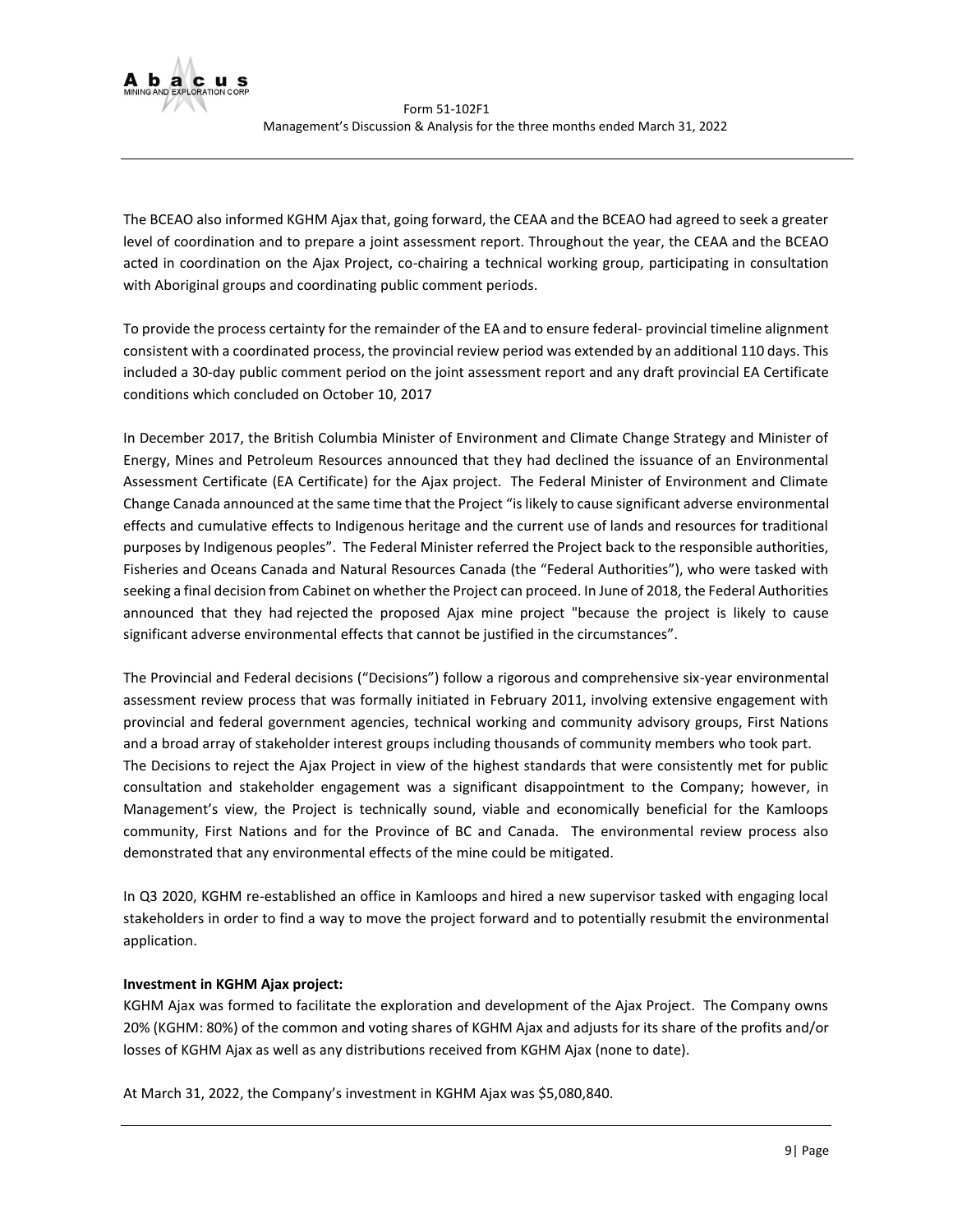

**KGHM Loan:** Under the terms of the JV Agreement, and without dilution to its 20% ownership of KGHM Ajax, the Company requested, beginning in 2015, that KGHM provide the Company's funding of the operations at Ajax as a loan (the "KGHM Loan"). At March 31, 2022, the Company had principal and interest on funds provided by KGHM owing in the total amount of \$22,530,728. In connection with a subscription by the Company in the Common Shares of KGHM Ajax, for which KGHM Ajax has agreed to pay the subscription price on behalf of the Company, it was agreed to increase the principal amount of the Loan by \$768,240.

The KGHM Loan is non-revolving, bears interest of 10% per annum, is secured by the investment in KGHM Ajax, and had a maturity date of December 31, 2021. Under the terms of the JV Agreement, if, at the time of maturity of the loan, the commencement of commercial production and the distribution of dividends by the JV to the Company are not sufficient to repay the KGHM Loan, the parties must, in good faith, negotiate an extension. Additionally, should the Company incur additional debt or dispose of assets, in each case in excess of \$100,000, the funds borrowed or sales proceeds received must be used to make repayments on the KGHM Loan. During the year ended December 31, 2021, the maturity date of the KGHM Loan was extended to December 31, 2022.

# **Exploration Expenditures:**

The following table shows the activity by category of exploration expenditures for the three months ended March 31, 2022 and 2021:

|                                                | March 31, 2022           | <b>March 31, 2021</b> |
|------------------------------------------------|--------------------------|-----------------------|
| <b>Exploration and Evaluation Expenditures</b> | (\$)                     | (\$)                  |
| Consulting and project supervision             | 16,027                   | 46,903                |
| Other                                          | 3,049                    | 11,289                |
| <b>Drilling</b>                                | 10,835                   | 192,343               |
| Claims maintenance                             | $\overline{\phantom{0}}$ | 13,769                |
| Total                                          | 29.912                   | 264,303               |

# <span id="page-9-0"></span>**Results of operations**

Activities of the Company for the three months ended March 31, 2022 focused on advancing the Willow Project, and continuing to monitor the activities of KGHMI at the Ajax Project.

On March 10, 2022, the Company closed the first tranche of a non-brokered private placement ("Offering") for gross proceeds of \$700,000, pursuant to which the Company issued 11,666,667 common shares and warrants allowing for the purchase of up to, in the aggregate, 5,833,333 common shares at \$0.10 per common share until March 10, 2024. On March 16, 2022, the Company closed the second tranche of the Offering for gross proceeds of \$60,000, pursuant to which the Company issued 1,000,000 common shares and warrants allowing for the purchase of up to, in the aggregate, 500,000 common shares at \$0.10 per common share until March 16, 2024. In connection with the Offering, the Company paid finders' fees of \$11,088 and issued warrants allowing for the purchase of up to, in the aggregate, 92,400 common shares at \$0.10 per common share until March 10, 2024.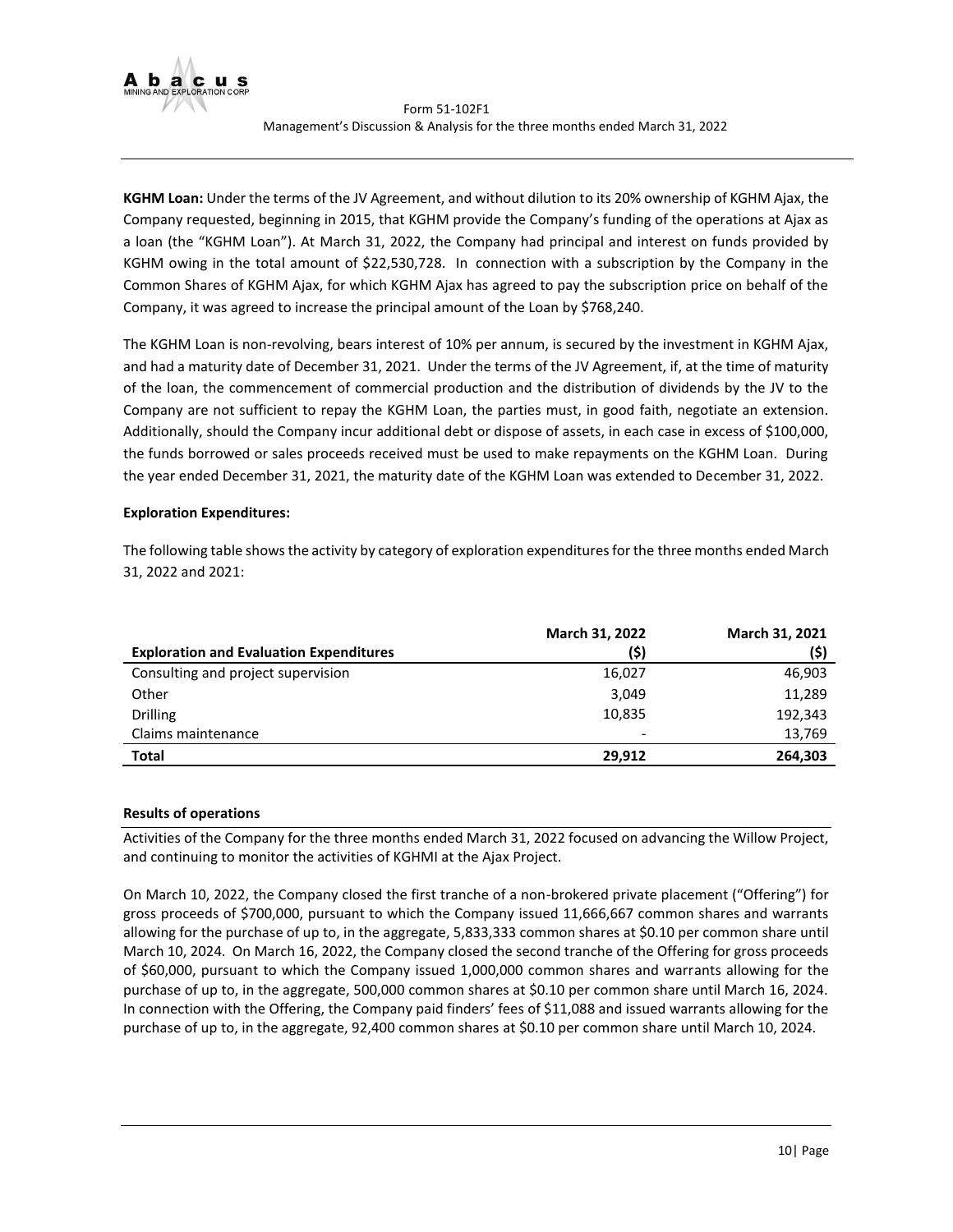

# *Analysis of the results of operations for the three months ended March 31, 2022 (the "Quarter") as compared with the three months ended March 31, 2021 ("2021 Quarter")*

Net general and administrative expenses for the Quarter were \$329,827 (2021 Quarter: \$646,772). Significant differences in the general and administrative expenses for the year include:

- Salaries and contract wages remained in line at \$63,244 (2021 Quarter: \$62,094).
- Exploration and evaluation expenditures decreased to \$29,912 (2021 Quarter: \$264,303 in respect of a drilling program at the Willow property).
- Travel and promotion decreased to \$8,142 (2021 Quarter: \$43,357 in respect of arrangements with various shareholder communications service providers).
- Non-cash share-based payments expense of \$193,461 was recognized during the Quarter (2021 Quarter: \$226,490).

During the Quarter, Abacus recorded its share of the loss incurred by KGHM Ajax in its equity investment in KGHM Ajax, as to \$88,038 for the three months ended March 31, 2022 (Quarter 2021: \$48,130). Interest expense increased to \$538,152 (Quarter 2021: \$470,938) in connection with the KGHM Loan.

# <span id="page-10-0"></span>**Summary of quarterly results**

The selected information set out below has been gathered from the previous eight quarterly financial statements for each respective three-month financial period.

|                    |         | <b>Loss and Comprehensive Loss</b> | Loss per share |
|--------------------|---------|------------------------------------|----------------|
|                    | Quarter | (\$)                               | (\$)           |
| March 31, 2022     | Q1/22   | 956,016                            | 0.01           |
| December 31, 2021  | Q4/21   | 1,081,275                          | 0.02           |
| September 30, 2021 | Q3/21   | 1,259,679                          | 0.02           |
| June 30, 2021      | Q2/21   | 1,853,431                          | 0.02           |
| March 31, 2021     | Q1/21   | 1,165,840                          | 0.01           |
| December 31, 2020  | Q4/20   | 758,019                            | 0.01           |
| September 30, 2020 | Q3/20   | 911,513                            | 0.02           |
| June 30, 2020      | Q2/20   | 624,947                            | 0.01           |

<span id="page-10-1"></span>The decrease in loss and comprehensive loss for Q1/22 from Q4/21 results from travel and promotion expenses of \$8,142 (Q4/21: \$50,052), exploration and evaluation expenditures of \$29,912 (Q4/21: \$382,072) and sharebased payments expense of \$193,461 (Q4/21: \$52,857).

The decrease in loss and comprehensive loss for Q4/21 from Q3/21 results from the write off of rent expense of \$14,440 (Q3/21: rent expense of \$4,800), travel and promotion expenses of \$50,052 (Q3/21: \$15,325), the write off of exploration and evaluation assets of \$Nil (Q3/21: \$65,948), and exploration and evaluation expenditures of \$382,072 (Q3/21: \$457,438).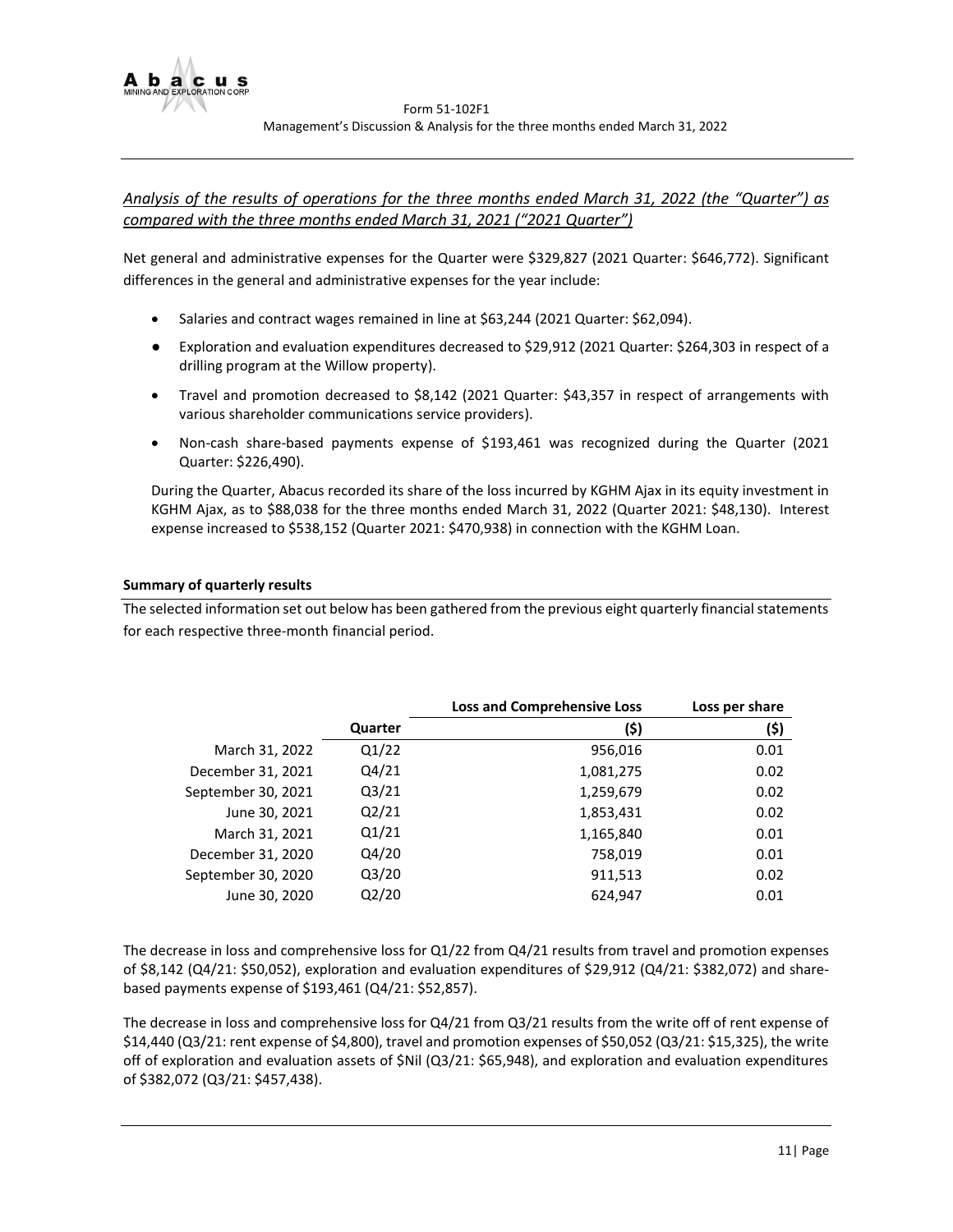

The decrease in loss and comprehensive loss for Q3/21 from Q2/21 results from the loss on equity investment in KGHM Ajax Mining Inc. of \$104,492 (Q2/21: \$718,164), exploration and evaluation assets expenditures of \$457,438 (Q2/21: \$258,517), legal expenditures of \$20,000 (Q2/21: \$209,125), and the write off of the Jersey Valley property of \$65,948 (Q2/21: \$Nil).

The increase in loss and comprehensive loss for Q2/21 from Q1/21 results from the loss on equity investment in KGHM Ajax Mining Inc. of \$718,164 (Q1/21: \$48,130).

The increase in loss and comprehensive loss for Q1/21 from Q4/20 results from exploration and evaluation expenditures of \$264,303 (Q4/20: \$98,296), share-based payments expense of \$226,490 (Q4/20: \$13,643), salaries and contract wages of \$62,094 (Q4/20: \$52,849) and travel and promotion expenses of \$43,357 (Q4/20: \$16,793).

The decrease in loss and comprehensive loss for Q4/20 from Q3/20 results from legal expenses of \$33,467 (Q3/20: \$170,429), travel and promotion expenses of \$16,793 (Q3/20: \$38,881), the loss on equity investment in KGHM Ajax Mining Inc. of \$9,731 (Q3/20: \$43,773).

The increase in loss and comprehensive loss for Q3/20 from Q2/20 results from legal expenses of \$170,429 (Q2/20: \$Nil), travel and promotion expenses of \$38,881 (Q2/20: \$192) and the loss on equity investment in KGHM Ajax Mining Inc. of \$43,773 (Q2/20: 110,053).

# **Liquidity**

The Company's cash and cash equivalents are comprised of bank deposits and a savings account. Accounts payable and accrued liabilities of \$285,836 are due in the second quarter of 2022. At March 31, 2022, the Company had cash and cash equivalents, and amounts receivable of \$686,908 and \$13,781, respectively. Cash used in operating activities for the three months ended March 31, 2022 was \$84,569.

The ability of the Company to continue is dependent upon the Company's ability to generate future profitable operations and receive continued financial support from its development partner and shareholders, primarily by way of loans from KGHM and from equity financing. The Company will need to raise or borrow money for its activities. Current sources of future funding are undetermined, and management will continue to review potential financings options as the need arises. There is no certainty that the Company will be able to receive continued financial support in the future. Management believes that even with the financings completed during the Year, the Company will need external financings in order to fund further exploration. These material uncertainties may cast significant doubt about the Company's ability to continue as a going concern.

The Company's consolidated financial statements do not give effect to adjustments to the carrying values and classification of assets and liabilities that would be necessary should the Company be unable to continue as a going concern. Such adjustments could be material.

#### <span id="page-11-0"></span>**Capital resources**

The Company's objectives when managing capital are to safeguard the Company's ability to continue as a going concern in order to pursue the development of its exploration and evaluation assets and to maintain a flexible capital structure for its projects for the benefit of its stakeholders. As the Company is in the exploration stage, its principal source of funds is from the issuance of common shares.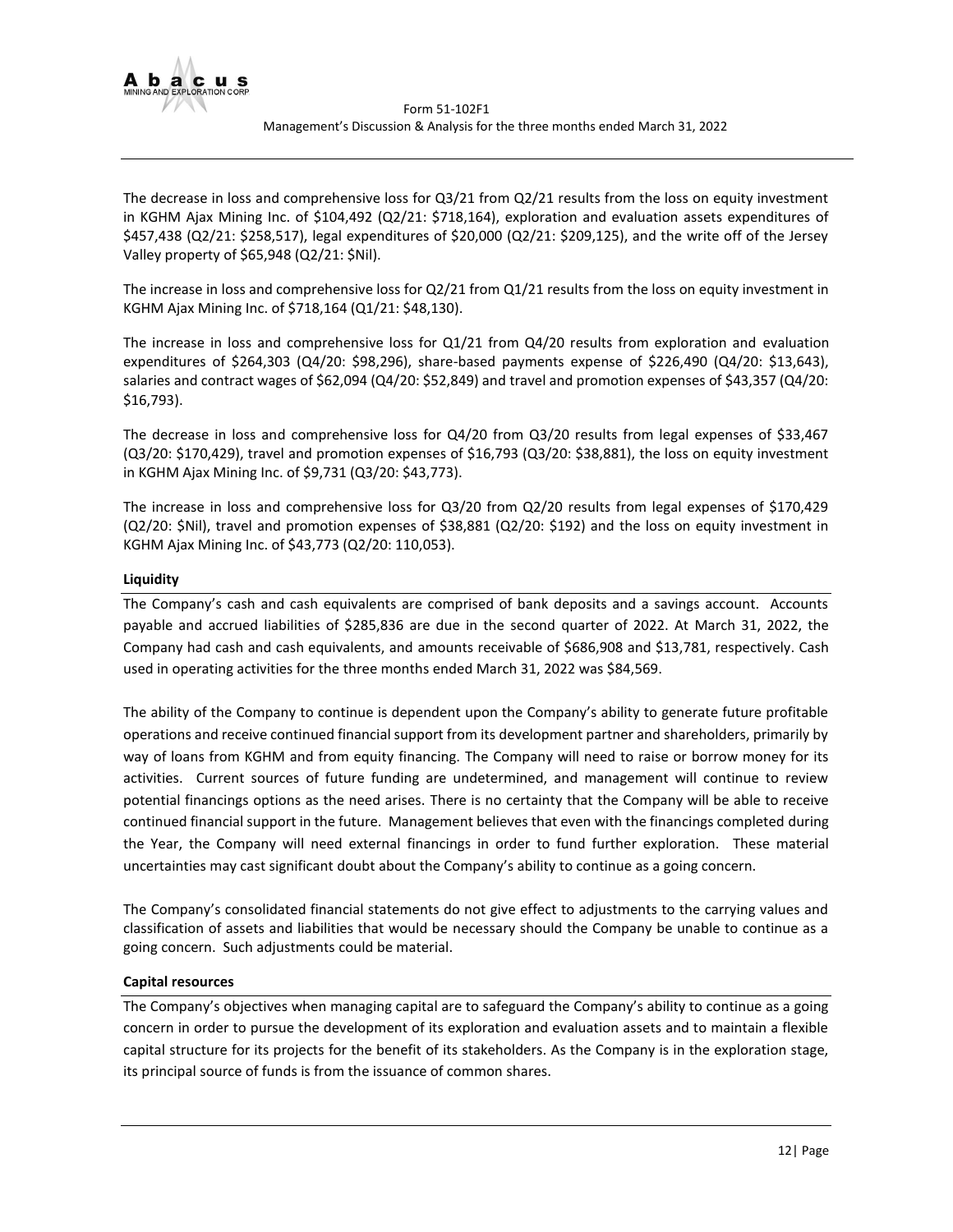

In the management of capital, the Company includes the components of shareholders' equity. The Company manages the capital structure and makes adjustments to it in light of changes in economic conditions and the risk characteristics of the underlying assets. To maintain or adjust the capital structure, the Company may attempt to issue new shares, enter into joint venture property arrangements, acquire or dispose of assets or adjust the amount of cash and investments.

In order to facilitate the management of its capital requirements, the Company prepares annual expenditure budgets that are updated as necessary depending on various factors, including successful capital deployment and general industry conditions. The annual and updated budgets are approved by the Board of Directors.

There were no changes in the Company's approach to capital management during the period ended March 31, 2022 compared to the period ended March 31, 2021. The Company is not subject to externally imposed capital requirements.

#### <span id="page-12-0"></span>**Off balance sheet arrangements**

The Company does not have any off-balance sheet arrangements.

## <span id="page-12-1"></span>**Compensation of Key Management Personnel**

Key management personnel consist of Paul G. Anderson (President and CEO), Michael McInnis (Executive Chairman and a Director of the Company), Jeannine Webb (CFO and Corporate Secretary), and Thomas McKeever, Kerry Spong and John McConnell (independent, non-executive Directors of the Company).

The remuneration of key management personnel during the periods ended March 31, 2022 and 2021 is summarized as follows:

| Management's and director's compensation | <b>March 31, 2022</b> | March 31, 2021 |
|------------------------------------------|-----------------------|----------------|
|                                          | (5)                   | (5)            |
| Accounting                               | 4.875                 | 2,313          |
| Consulting and contract wages            | 44.875                | 48,718         |
|                                          | 49,750                | 51,031         |

During the period ended March 31, 2022, the Company was charged, by a company with directors in common, \$Nil in respect of rent (2021: \$4,800).

At March 31, 2022 \$159,158 (December 31, 2021: \$158,787) was owed to various key management personnel in respect of consulting, contract wages and expenses incurred on behalf of the Company.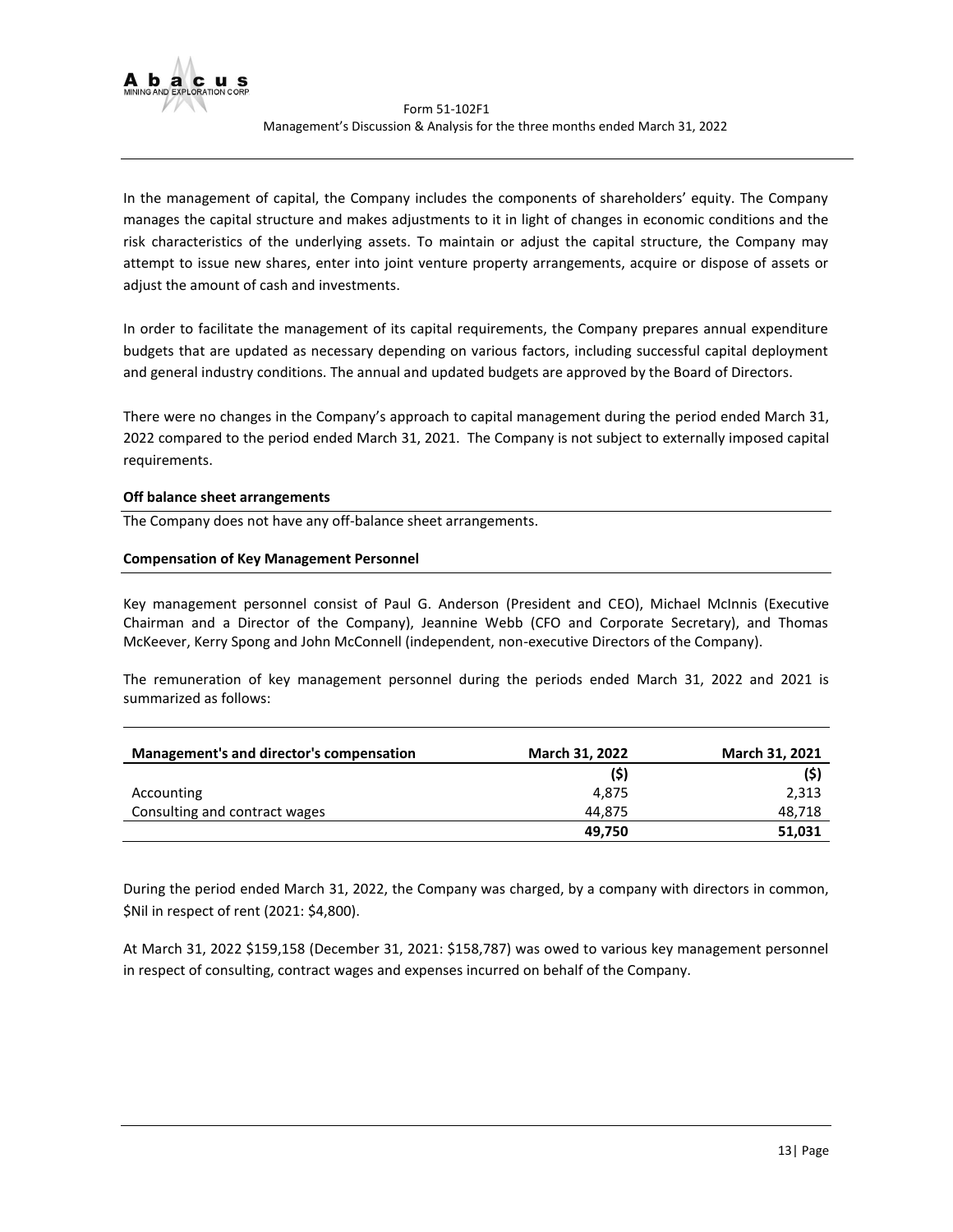

## <span id="page-13-0"></span>**Outstanding share data**

#### *Share issuances:*

- On February 16, 2022, in connection with the Willow Option Agreement, the Company issued 166,666 common shares of the Company valued at \$10,833.
- On March 10, 2022, the Company closed the first tranche of a non-brokered private placement ("Offering") for gross proceeds of \$700,000, pursuant to which the Company issued 11,666,667 common shares and warrants allowing for the purchase of up to, in the aggregate, 5,833,333 common shares at \$0.10 per common share until March 10, 2024.
- On March 16, 2022, the Company closed the second tranche of the Offering for gross proceeds of \$60,000, pursuant to which the Company issued 1,000,000 common shares and warrants allowing for the purchase of up to, in the aggregate, 500,000 common shares at \$0.10 per common share until March 16, 2024. In connection with the Offering, the Company paid finders' fees of \$11,088 and issued warrants allowing for the purchase of up to, in the aggregate, 92,400 common shares until March 10, 2024.

#### *Stock option grant:*

On March 28, 2022 the Company granted options allowing for the purchase of up to, in the aggregate, 3,050,000 shares at \$0.07 per share until March 28, 2027, to employees, consultants, directors and officers of the Company. The options vested immediately, and the total amount of share-based payments expense was calculated at \$193,461, which was recognized during the period ended March 31, 2022.

#### *Report date:*

As at the Report Date the Company had the following common shares, stock options and warrants outstanding:

| Common shares | 100,511,009 |
|---------------|-------------|
| Stock options | 8,227,750   |
| Warrants      | 34,678,182  |

#### <span id="page-13-1"></span>**Proposed transactions**

There are no proposed transactions to be reported.

#### <span id="page-13-2"></span>**Subsequent Event**

<span id="page-13-3"></span>On May 22, 2022, warrants allowing for the acquisition of up to, in the aggregate, 3,335,000 common shares of the Company at \$0.08 per share expired.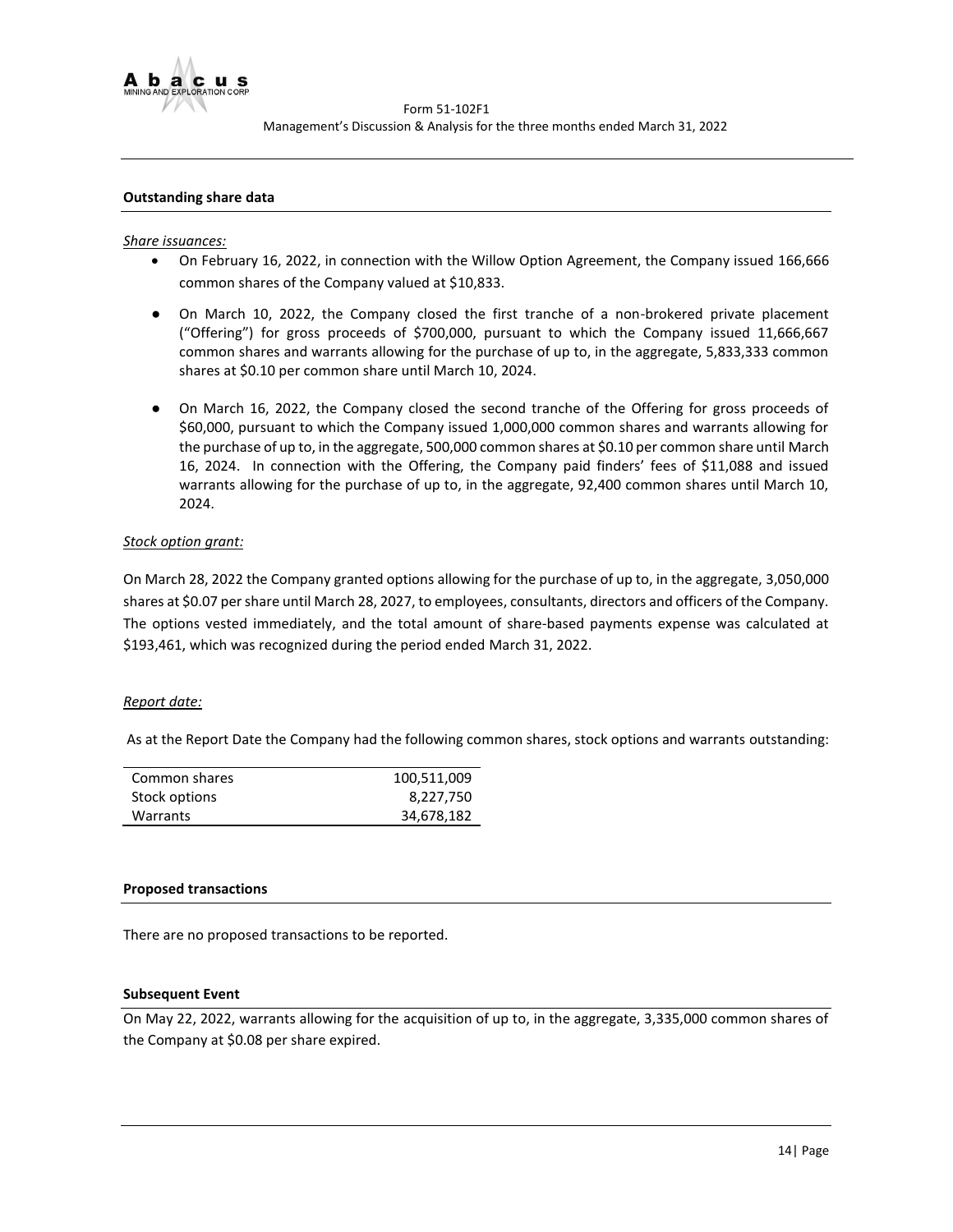

## **Financial instruments**

As at March 31, 2022, the Company's financial instruments consist of cash and cash equivalents, amounts receivables, accounts payable and accrued liabilities, and the KGHM Ajax project loan. IFRS requires disclosures about the inputs to fair value measurements for financial assets and liabilities recorded at fair value, including their classification within a hierarchy that prioritizes the inputs to fair value measurement.

The three levels of hierarchy are:

- Level 1 Quoted prices in active markets for identical assets or liabilities;
- Level 2 Inputs other than quoted prices included in Level 1 that are observable for the asset or liability, either directly (i.e. as prices) or indirectly (i.e. derived from prices); and
- Level 3 Inputs for the asset or liability that are not based on observable market data.

As at March 31, 2022, the Company believes that the carrying values of amounts receivables and accounts payable and accrued liabilities approximate their fair values because of their nature and relatively short maturity dates or durations. Refer to the Financial Statements for disclosures in relation to the KGHM Ajax project loan.

#### *Credit risk*

Credit risk is the risk that the counterparty to a financial instrument will fail to meet their payment obligations, thus this risk is primarily attributable to cash. The Company's cash is held at large financial institutions such that counterparty risk is considered to be very low.

#### *Interest rate risk*

Interest rate risk is the risk that the fair values or future cash flows of a financial instrument will fluctuate because of changes in market interest rates. As at March 31, 2022, this risk relates just to the Company's cash where interest rate risk is low due to the low prevailing interest rates. The Company is not susceptible to interest rate risk on financial liabilities since the KGHM loan is fixed at 10%.

#### <span id="page-14-0"></span>**Changes in accounting policies**

The Company's accounting policies for the period ended March 31, 2022 are described in Note 3 of the Financial Statements. There were no changes in the Company's accounting policies during the period ended March 31, 2022.

## <span id="page-14-1"></span>**Risks and uncertainties**

The Company's principal activity is mineral exploration and development, which is speculative and involves a high degree of risk. There is a significant probability that the expenditures made by the Company in the exploration of its properties will not result in discoveries of commercial quantities of minerals. A high level of ongoing expenditures is required to locate and estimate ore reserves, which are the basis for further development of a property. Capital expenditures to attain the commercial production stage are also very substantial. The Company has a history of incurring losses and deficits, and is subject to a number of risks and uncertainties due to the nature of its business and present stage of explorations, such as, but not limited to, exploration, market, commodity prices, Aboriginal land claims, title, limited financial resources, share price volatility, key personnel, competition, environmental and regulatory requirements, uninsurable risks and critical accounting estimates.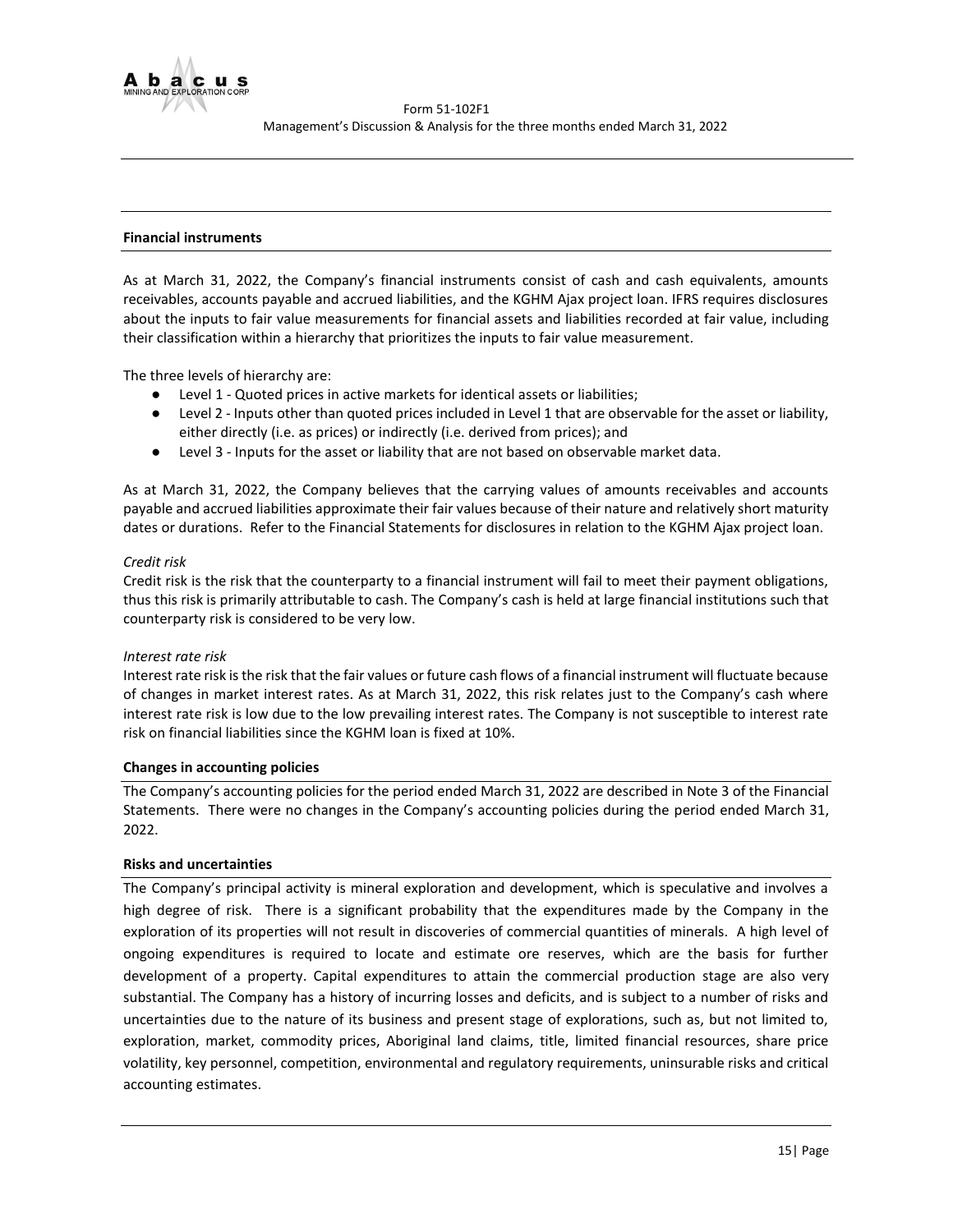

The following sets out the principal risks faced by the Company:

Corona Virus (COVID-19): The outbreak of the coronavirus (COVID-19) global pandemic has adversely affected workforces, economies, and financial markets globally. Since March 2020, governmental measures have been implemented and amended in Canada and the rest of the world in response to the pandemic. The Company continues to operate its business, and adheres to Canadian Federal and Provincial, and US Federal and State emergency measures as those are developed. COVID-19 and the various government measures, which could include government mandated temporary closures of international borders, of the Company or of its contractors, or restrictions on travel of various personnel, could impact the Company's ability to conduct its exploration programs in a timely manner. The Company continues to adapt to these changing circumstances and to evaluate the best way to move its exploration activities forward during current conditions.

International Conflict: International conflict and other geopolitical tensions and events, including war, military action, terrorism, trade disputes, and international responses thereto have historically led to, and may in the future lead to, uncertainty or volatility in global energy, supply chain and financial markets. Russia's recent invasion of Ukraine has led to sanctions being levied against Russia by the international community and may result in additional sanctions or other international action, any of which may have a destabilizing effect on commodity prices, supply chain and global economies more broadly. Volatility in commodity prices and supply chain disruptions may adversely affect the company's business and financial condition.

The extent and duration of the current Russian-Ukrainian conflict and related international action cannot be accurately predicted at this time and the effects of such conflict may magnify the impact of the other risks identified in this MD&A, including those relating to commodity price volatility and global financial conditions. The situation is rapidly changing and unforeseeable impacts may materialize, and may have an adverse effect on the Company's business, results of operations and financial condition.

Title: Although the Company has taken steps to verify the title to mineral properties in which it or KGHM Ajax have an interest in accordance with industry standards for the current stage of exploration of such properties, these procedures do not guarantee the title. Property title may be subject to unregistered prior agreements or transfers and title may be affected by undetected defects.

Aboriginal Land Claims: Aboriginal rights may be claimed on properties or other types of tenure with respect to which mining rights have been conferred. The Company is aware of the mutual benefits afforded by cooperative relationships with indigenous people in conducting exploration activity and is supportive of measures established to achieve such cooperation. The outcome of any aboriginal land claims cannot be predicted, and if successful, would have a significant adverse effect on the Company.

Foreign Countries and Regulatory Requirements: Currently, the Company holds claims, has entered into an exploration and option agreement to lease unpatented mining claims, and has entered into a right and option agreement to earn an interest in certain claims, in the United States. Consequently, the Company is subject to certain risks associated with foreign ownership, including currency fluctuations, inflation, and political risk. Mineral exploration and mining activities and production activities in foreign countries may be affected in varying degrees by political stability and government regulations relating to the mining industry. Any changes in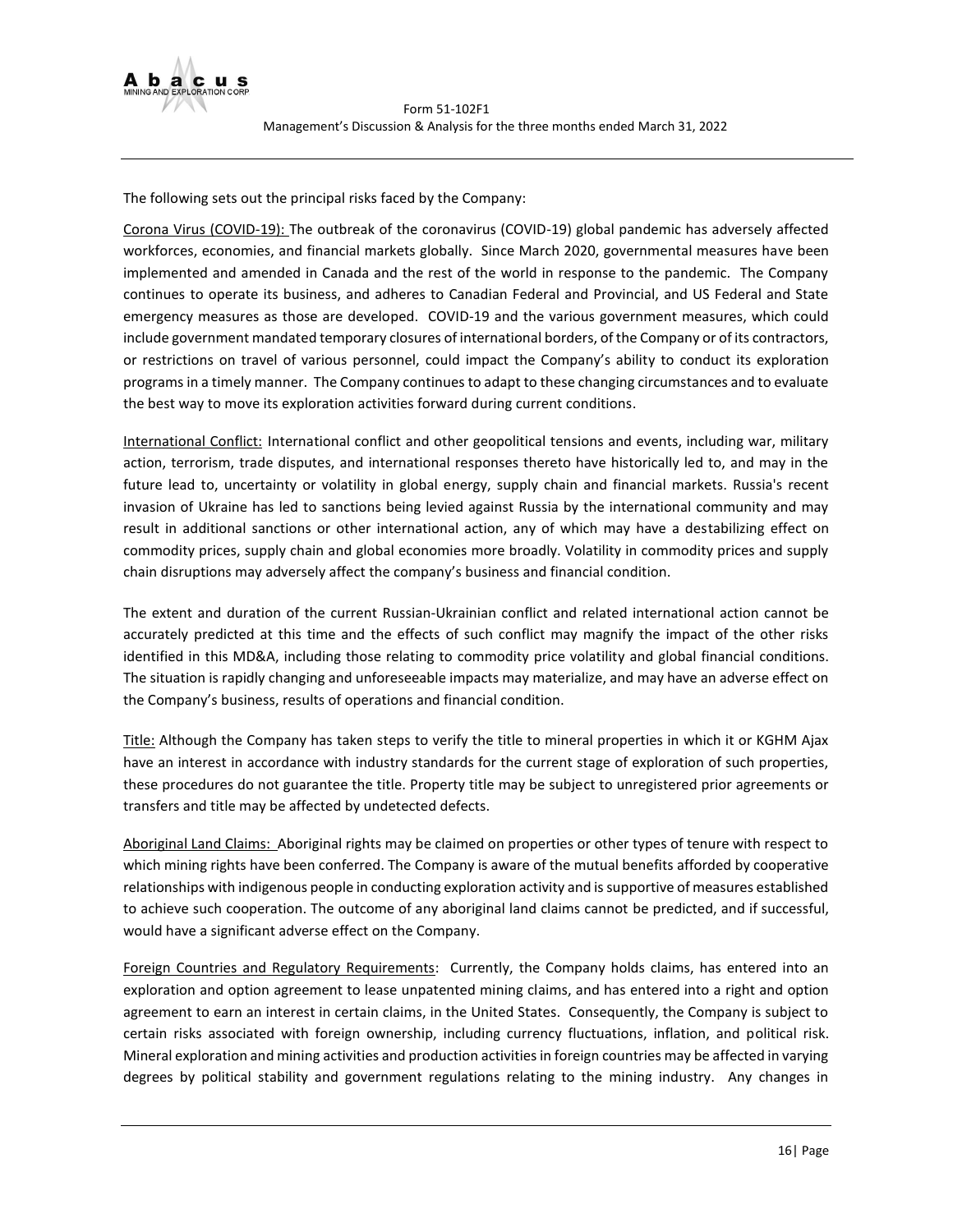

regulations or shifts in political conditions are beyond the control of the Company and may adversely affect its business. Operations may be affected in varying degrees by government regulations with respect to disputes and/or conflicts between State and Federal legislations and regulations, community rights, restrictions on production, price controls, export controls, restriction of earnings, taxation laws, expropriation of property, environmental legislation, water use, labour standards and workplace safety.

Limited Financial Resources and Going Concern: The Company has no significant source of operating cash flow and no revenues from operations. The Company has limited financial resources, no operating revenues and its ability to continue operating as a going concern is dependent upon management's success in raising additional monies to sustain the Company until cash flow from operations is adequate to sustain the Company's viability. Substantial expenditures are required to be made by the Company and/or its development partners to establish ore reserves and develop a mining operation. Exploration and development of mineral deposits is an expensive process, and frequently the greater the level of interim stage success the more expensive it can become. At present, the Company has no producing properties and generates no operating revenues; therefore, for the foreseeable future, it will be dependent upon selling equity in the capital markets to provide financing for its continuing exploration budgets.

Failure to obtain additional financing could result in the delay or indefinite postponement of further exploration and development of the Company's projects and the Company may become unable to carry out its business objectives. The Financial Statements contain a note that indicates the existence of material uncertainties that raise substantial doubt about the Company's ability to continue as a going concern. The Company's ability to continue as a going concern is dependent upon its ability to obtain the financing necessary to fund its mineral properties through the issuance of capital stock or joint ventures, and to realize future profitable production or proceeds from the disposition of its mineral interests.

While the Company has been successful in obtaining financing from the capital markets for its projects in recent years, there can be no assurance that the capital markets will remain favourable in the future, and/or that the Company will be able to raise the financing needed to continue its exploration programs on favourable terms, or at all. Restrictions on the Company's ability to finance could have a materially adverse outcome on the Company and its securities, and its ability to continue as a going concern.

Exploration and Development of Properties and Operations: The property interests owned by the Company or KGHM Ajax, or in which it may have an interest, are currently in the exploration and evaluation stages and have no ongoing mining operations. Mineral exploration and development involves a high degree of risk and few properties are ultimately developed into producing mines. The Ajax Project is located on the southwest side of Kamloops, BC and is progressing through the preliminary steps of the environmental assessment process administered jointly by the provincial Environmental Assessment Office and the federal Canadian Environmental Assessment Agency. The proposed infrastructure will be located primarily on private land owned by KGHM Ajax, with some utilization of crown land. The Ajax Project has been designated as a Major Resource Project and constitutes a reviewable project under the Canadian Environmental Assessment Act, in addition to requiring a number of provincial permits before construction can begin. KGHM Ajax has engaged environmental experts and consultants and is committed to working in consultation with the community, First Nations and government agencies to identify areas of environmental concern, and to developing local policies and procedures that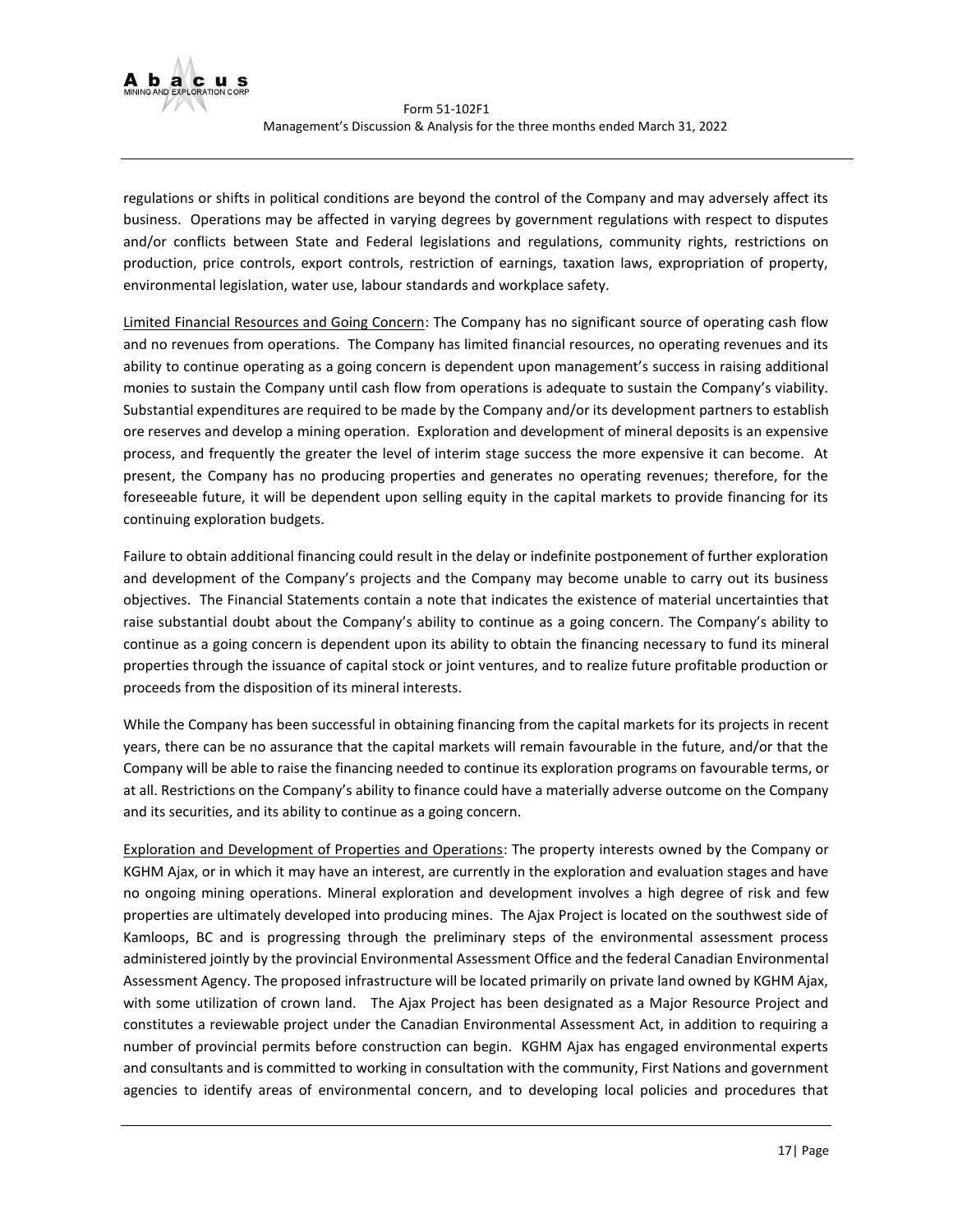

minimize the impact of mining on surrounding areas. There can be no assurance that any necessary environmental approvals will be granted in a timely manner in respect of any property interests owned by the Company or KGHM Ajax, or in which the Company may have an interest.

Mineral exploration and mining operations generally involve a high degree of risk. The Company's operations are subject to all the hazards and risks normally encountered in the exploration, development and production of base metals and other minerals, including unusual and unexpected geologic formations, seismic activity, rock bursts, cave-ins, flooding and other conditions involved in the drilling and removal of material, any of which could result in damage to, or destruction of, mines and other producing facilities, damage to life or property, environmental damage and possible legal liability. The financing, exploration, development and mining of any of the Company's properties is furthermore subject to a number of macroeconomic, legal and social factors, including commodity prices, laws and regulations, political conditions, currency fluctuations, the ability to hire and retain qualified people, the inability to obtain suitable adequate machinery, equipment or labour and obtaining necessary services in jurisdictions in which the Company operates. Unfavourable changes to these and other factors have the potential to negatively affect the Company's operations and business.

KGHM Loan: At March 31, 2022, the KGHM Loan had a carrying value of \$22,530,728 (December 31, 2021: \$21,992,576). The KGHM Loan is secured by the investment in KGHM Ajax, is non-revolving, bears interest of 10% per annum, matures on December 31, 2022, and specifies the good faith commitment of the parties to negotiate for an extension of the maturity date, should the commencement of commercial production and the distribution of dividends, in an aggregate amount sufficient for purposes of repayment of the loan, not have occurred by the maturity date. At March 31, 2022 and as at the date of this Report, the Company does not have the funds available to satisfy the KGHM Loan. In December 2017, following a six-year environmental assessment review process, the British Columbia Minister of Environment and Climate Change Strategy and Minister of Energy, Mines and Petroleum Resources announced they had declined the issuance of an Environmental Assessment Certificate required for the Ajax Project to proceed toward commercial production. Because the KGHM project is currently not able to proceed, the Company will need to negotiate extensions to the term of the KGHM Loan. During the year ended December 31, 2021, the maturity date of the KGHM Loan was extended to December 31, 2022 (the "Extended Maturity Date"). There can be no assurance that the necessary environmental approvals will be granted prior to the date of maturity of the KGHM Loan, nor is there any assurance that an extension of the maturity date of the KGHM Loan will be negotiated prior to the Extended Maturity Date.

Share Price Volatility, Price Fluctuations and Commodity price: The price of the common shares, financial results and exploration, development and mining activities of the Company or KGHM Ajax may in the future be significantly adversely affected by declines in the prices of base and precious metals. Metal prices fluctuate widely and are affected by numerous factors beyond the Company's control. There can be no assurance that such price fluctuations will continue, or that investors' evaluations, perceptions, beliefs and sentiments will continue to impact these target commodities. An adverse change in these commodities' prices, or in investors' beliefs about trends in those prices, could have a material adverse outcome on the Company and its securities. There can be no assurance that these price fluctuations and volatility will not continue to occur.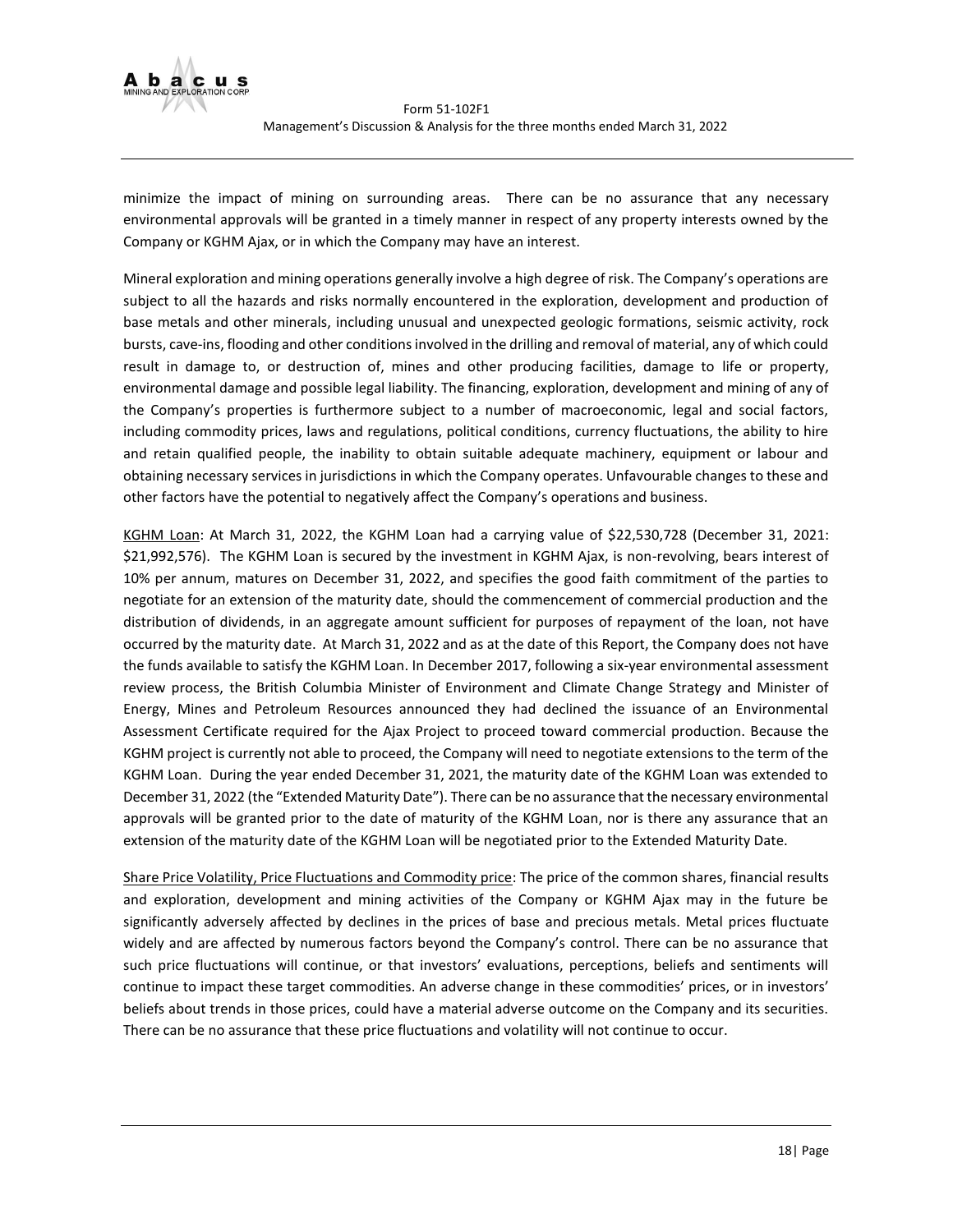

Key personnel: Other than in respect of the Joint Venture, the Company's operations are dependent to a large degree on the skills and experience of certain key personnel. The Company does not maintain "key man" insurance policies on these individuals. Should the availability of these persons' skills and experience be in any way reduced or curtailed, this could have a materially adverse outcome on the Company and its securities.

Competition: Significant and increasing competition exists for the opportunity to acquire or acquire an interest in the limited number of mineral properties available. As a result of this competition, some of which is with large established mining companies with substantial capabilities and greater financial and technical resources than the Company, the Company may be unable to acquire additional interests in attractive mineral properties on terms it considers acceptable.

Information Systems and Cyber Security: The Company's operations depend on information technology ("IT") systems. These IT systems could be subject to network disruptions caused by a variety of sources, including computer viruses, security breaches and cyber-attacks, as well as disruptions resulting from incidents such as cable cuts, damage to equipment, natural disasters, terrorism, fire, loss of power, vandalism and theft. The Company's operations also depend on the timely maintenance, upgrade and replacement of networks, equipment, IT systems and software, as well as pre-emptive expenses to mitigate the risks of failures. Any of these and other events could result in information system failures, delays and/or increase in capital expenses. The failure of information systems or a component of information systems could, depending on the nature of any such failure, adversely impact the Company's reputation and results of operations. Although to date the Company has not experienced any material losses relating to cyber-attacks or other information security breaches, there can be no assurance that the Company will not incur such losses in the future. The Company's risk and exposure to these matters cannot be fully mitigated because of, among other things, the evolving nature of these threats. As a result, cyber security and the continued development and enhancement of controls, processes and practices designed to protect systems, computers, software, data and networks from attack, damage or unauthorized access remain a priority. As cyber threats continue to evolve, the Company may be required to expend additional resources to continue to modify or enhance protective measures or to investigate and remediate any security vulnerabilities.

Environmental and Other Regulatory Requirements: The mining, processing, development and mineral exploration activities of the Company are subject to various laws governing prospecting, development, production, taxes, labour standards, mine safety, land use, toxic substances, land claims of local people and other matters. These laws and other governmental policies may affect investments of the Company and/or its shareholders.

The Company is subject to the laws and regulations relating to environmental matters in all jurisdictions in which it operates, including provisions relating to property reclamation, discharge of hazardous material and other matters. The Company may also be held liable should environmental problems be discovered that were caused by former owners and operators of its properties and properties in which it has previously had an interest. The Company conducts its mineral exploration activities in compliance with applicable environmental protection legislation. The Company is not aware of any existing environmental problems related to any of its current or former properties that may result in material liability to the Company.